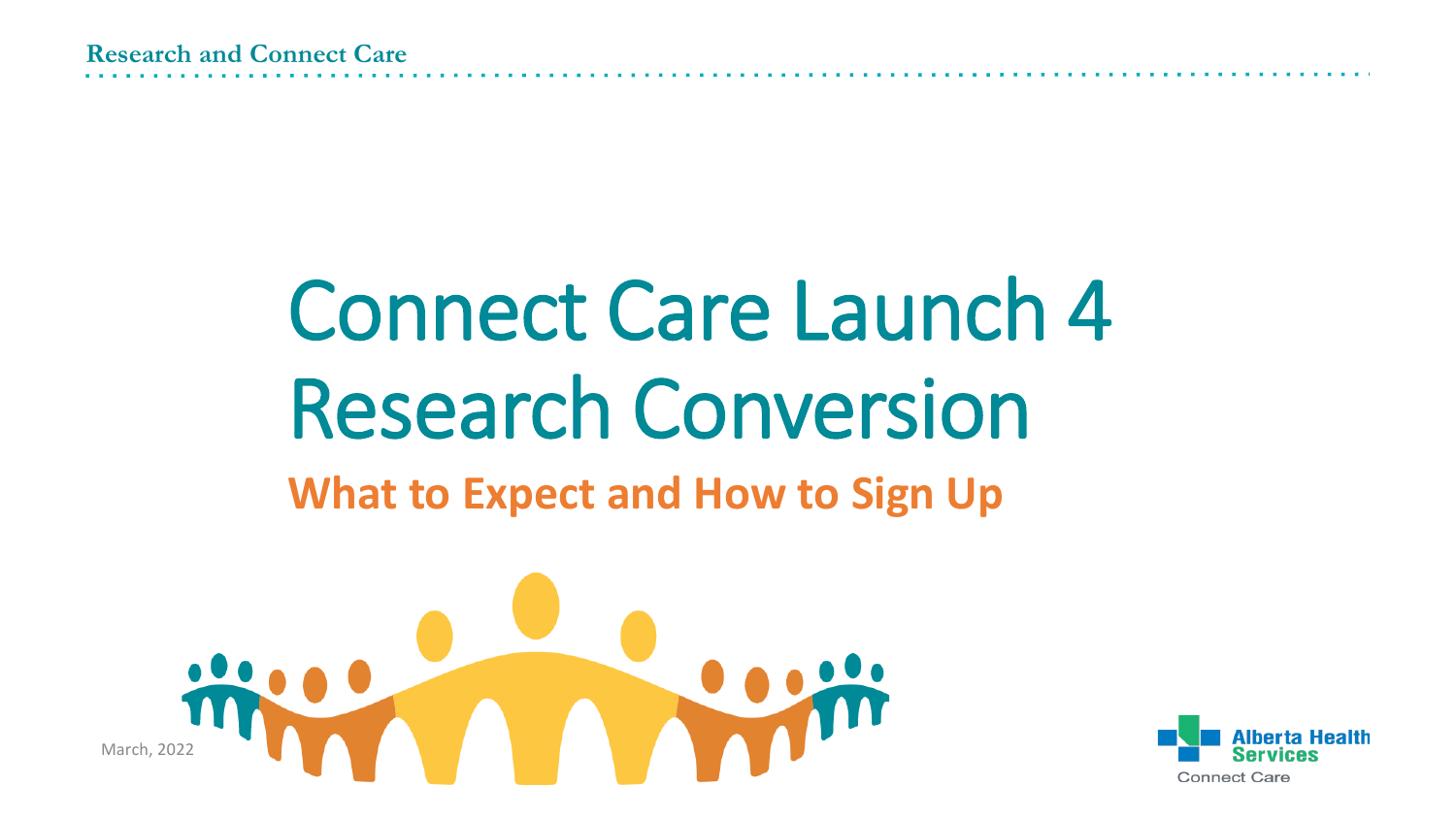# Agenda

- **Overview of Research Conversion parts 1 & 2**
- **Review of the logistics regarding signing up for research conversion classroom**
- **Logging in to Hyperspace**



2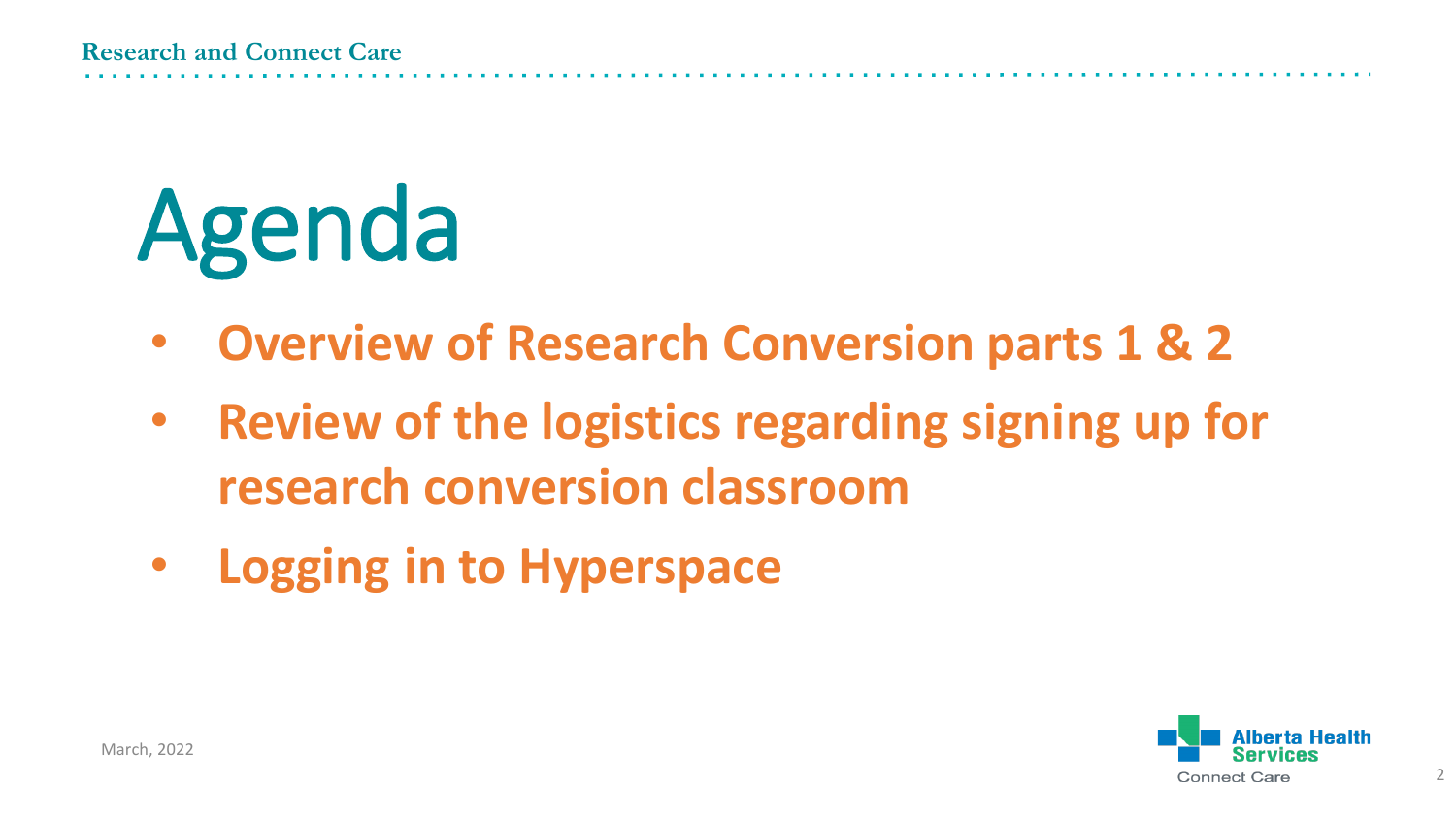# Research Conversion Part 1:

## **Verify Studies**

**Enroll Patients**



March, 2022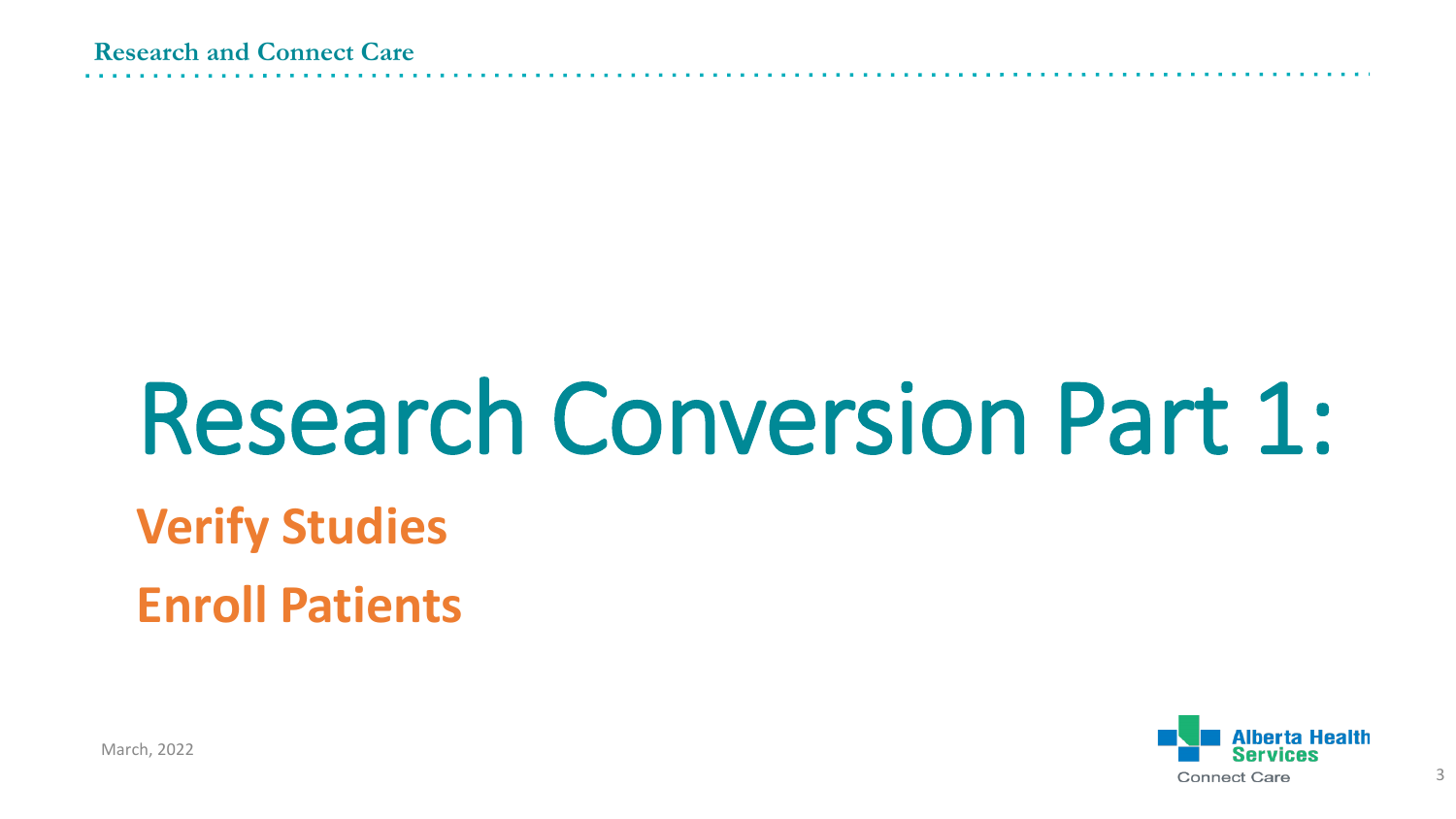# What you will do:

- Follow your Research Conversion Guides
- Verify that your study info is accurate
- Enroll all active research patients for Launch 4 in your respective studies
- **At least one representative from every study** must attend conversion sessions to complete this work
- Your team only needs to attend ONE of these sessions

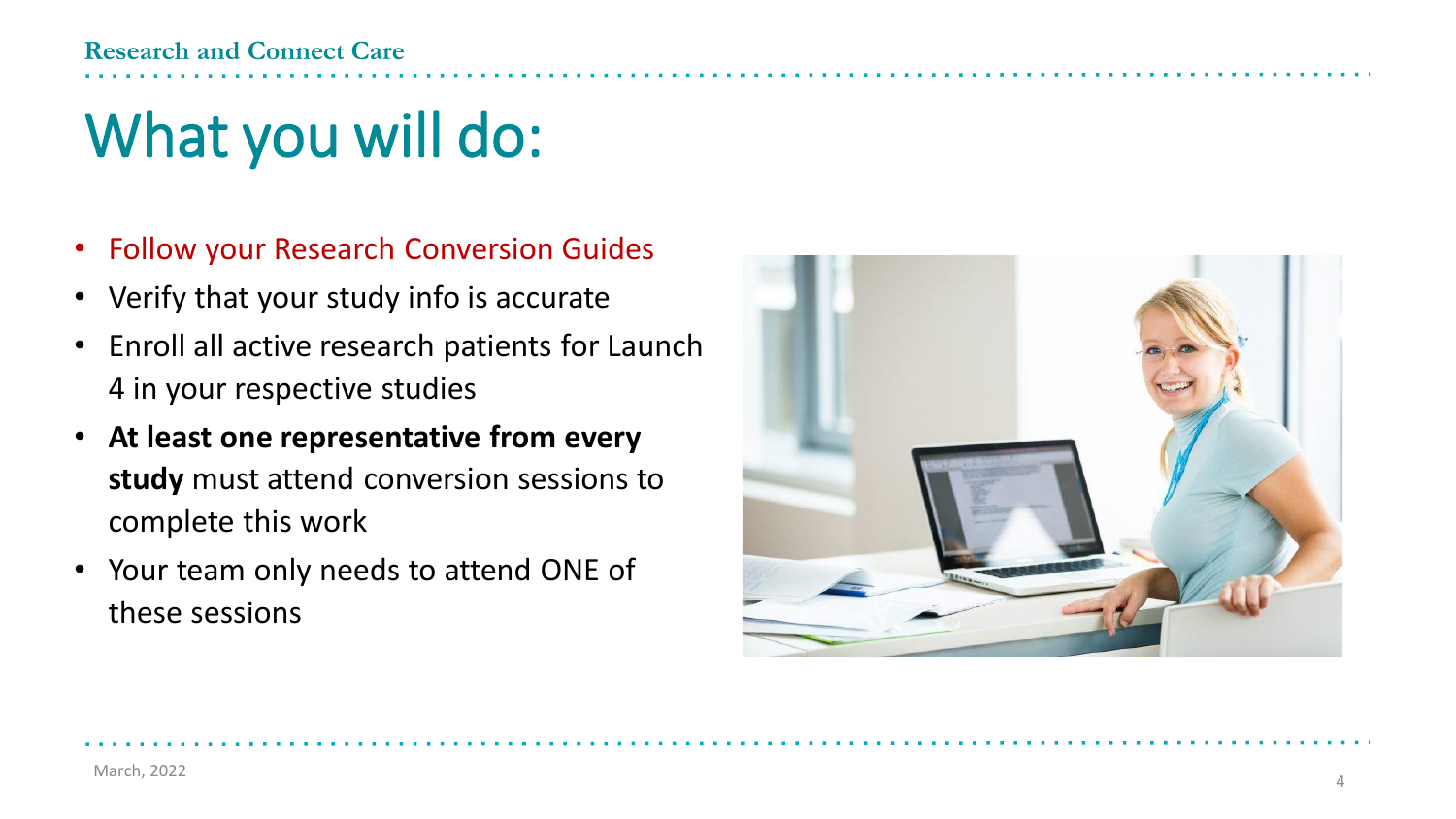# Preparing for Part 1: What to Have Available

- Study information including (where applicable): study team members, REB approval and expiry dates, CTCAE version for adverse events, names of study arms.
- Your roster of patients actively enrolled or being recruited your studies
	- o Access to multiple patient identifiers (Name, DOB, ULI) so you can search for your patients
	- $\circ$  Be prepared to access any information that may be stored in a document or another system

|                   |                                                                |                 |                   | <b>Required if</b> | <b>Required if</b>              | <b>Required if</b>    |                 |             |                |
|-------------------|----------------------------------------------------------------|-----------------|-------------------|--------------------|---------------------------------|-----------------------|-----------------|-------------|----------------|
| <b>Required</b>   | <b>Required</b>                                                | <b>Required</b> | <b>Required</b>   | over 100           | fewer than                      | fewer than            | <b>Required</b> | Optional    | Optional       |
|                   |                                                                |                 |                   | patients           | 100 patients                    | 100 patients          |                 |             |                |
| <b>Research</b>   | Site (Location)                                                | <b>REB</b>      | <b>Patient ID</b> | <b>Patient ID</b>  | <b>Patient Name Patient DOB</b> |                       | <b>Current</b>  | Study Arm / | <b>Study</b>   |
| <b>Study Name</b> |                                                                | Number          | Number            | <b>Type</b>        |                                 | (DD/MM/YYY Enrollment |                 | Branch      | Participant    |
| (Short Title)     |                                                                |                 | (ULI              | (choose from)      |                                 |                       | Status          |             | $\overline{1}$ |
|                   |                                                                |                 | preferred)        | llist, ULI         |                                 |                       |                 |             |                |
|                   |                                                                |                 |                   | preferred)         |                                 |                       |                 |             |                |
|                   | Sample Study University of Alberta Hospita Pro000012 123456789 |                 |                   | ULI                | Mouse, Micke 25/01/1955         |                       | Enrolled        |             |                |
|                   | Sample Study University of Alberta Hospita Pro000012 456789123 |                 |                   | ULI                | Duck, Donald 14/02/1965         |                       | On Follow-Up    |             |                |
|                   |                                                                |                 |                   |                    |                                 |                       |                 |             |                |
|                   |                                                                |                 |                   |                    |                                 |                       |                 |             |                |

#### Template for Patient Data (to be sent via email following your registration to a virtual classroom session):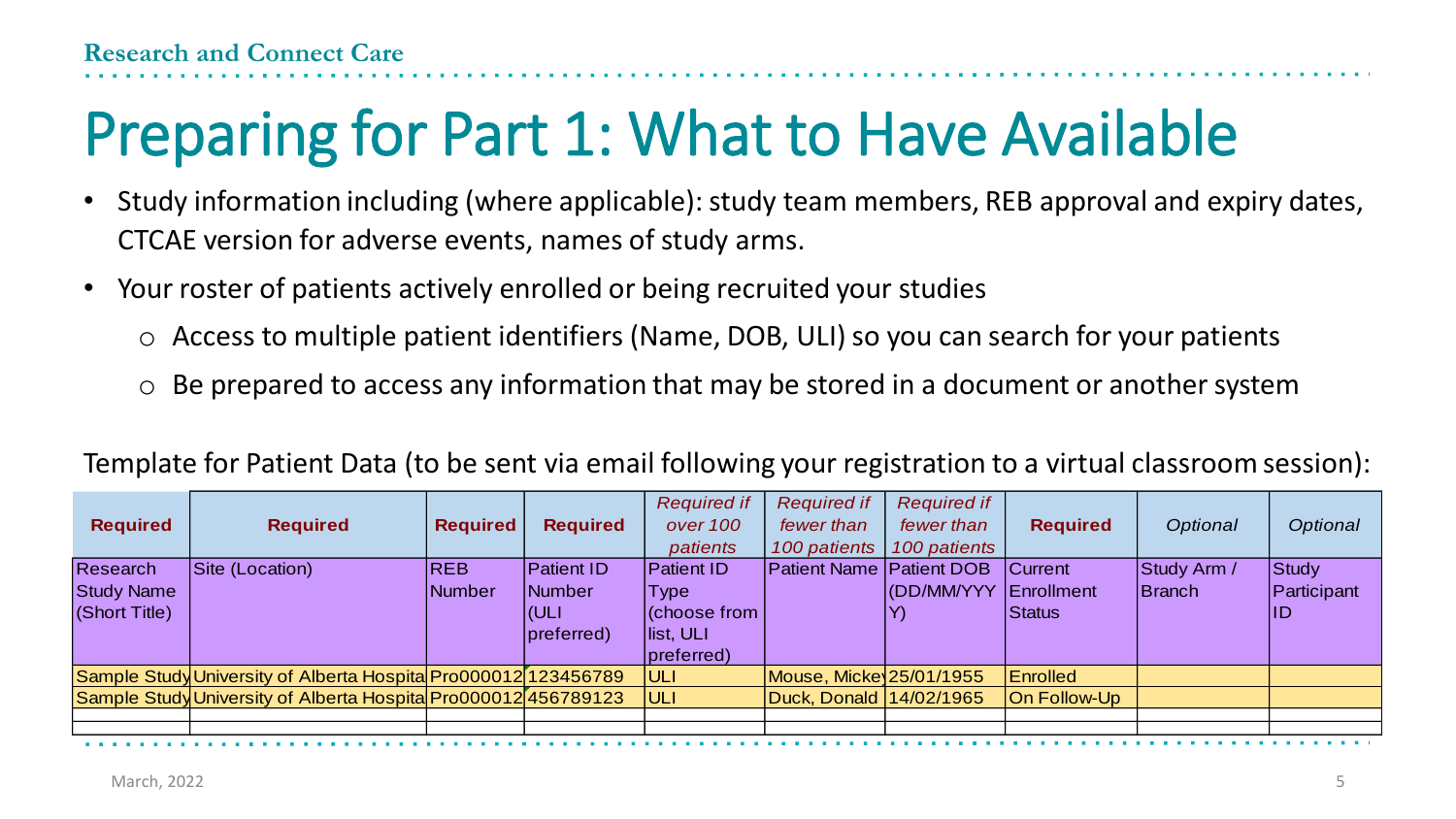# Step 1 – finding your List of Studies (using My Studies Report)

### **What you need to check**

- **Verify all your studies are showing up on your "My Studies" report**
- **Confirm there are no duplicates and only the lead (home) site is set up.**  *Duplicated sites may need to be deleted.*
- **Identify any studies that should be closed and notify the HSA**
- **Confirm the studies are properly marked as Interventional OR observational**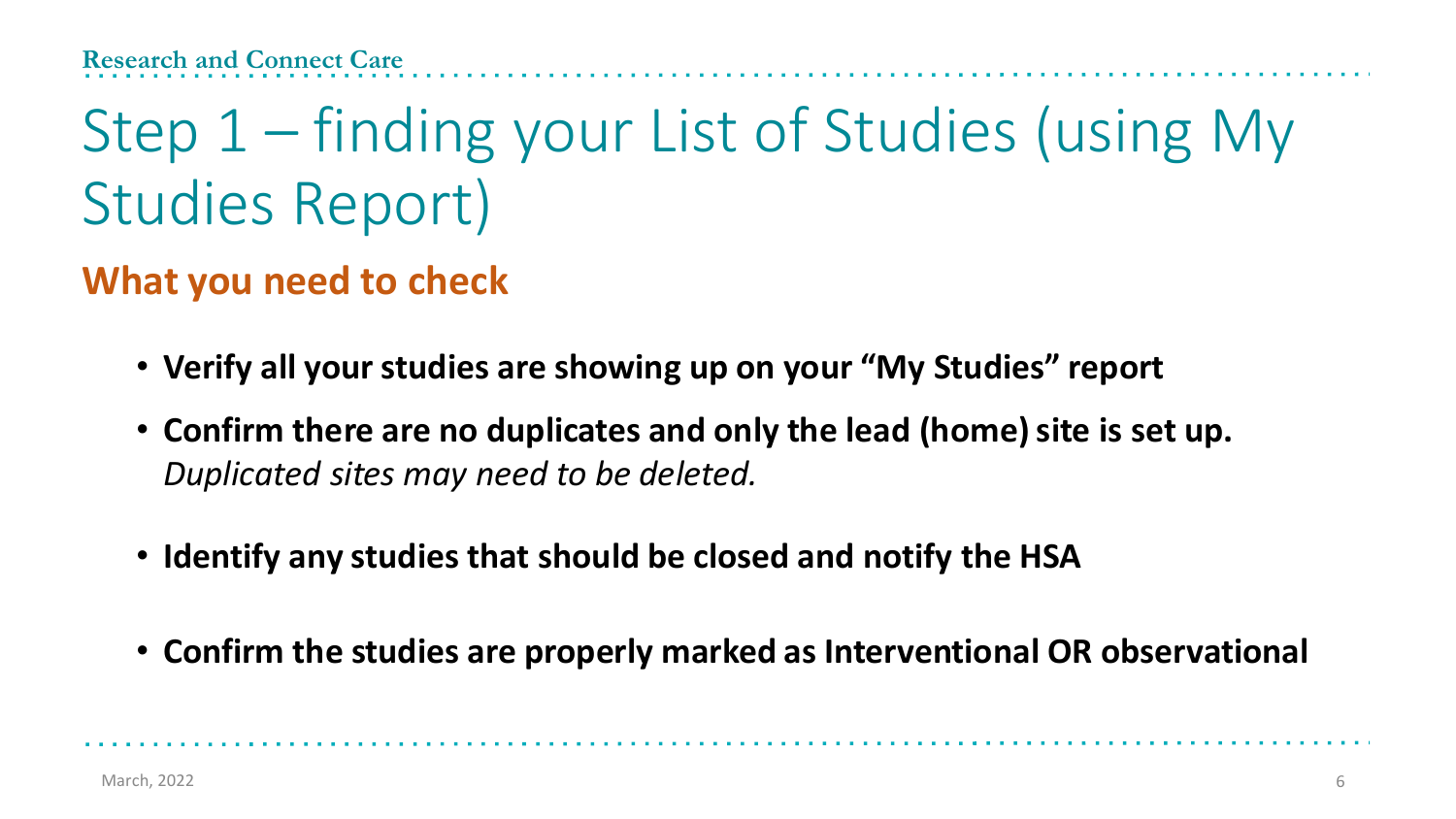# Step 2 – Complete your study set-up using the Study Maintenance Activity

### **Sections you will review**

- General Information
- Users and Providers
- Studies Activity Setup
- Study Calendar
- Automated Actions
- Billing set up
- Contraindicated Medications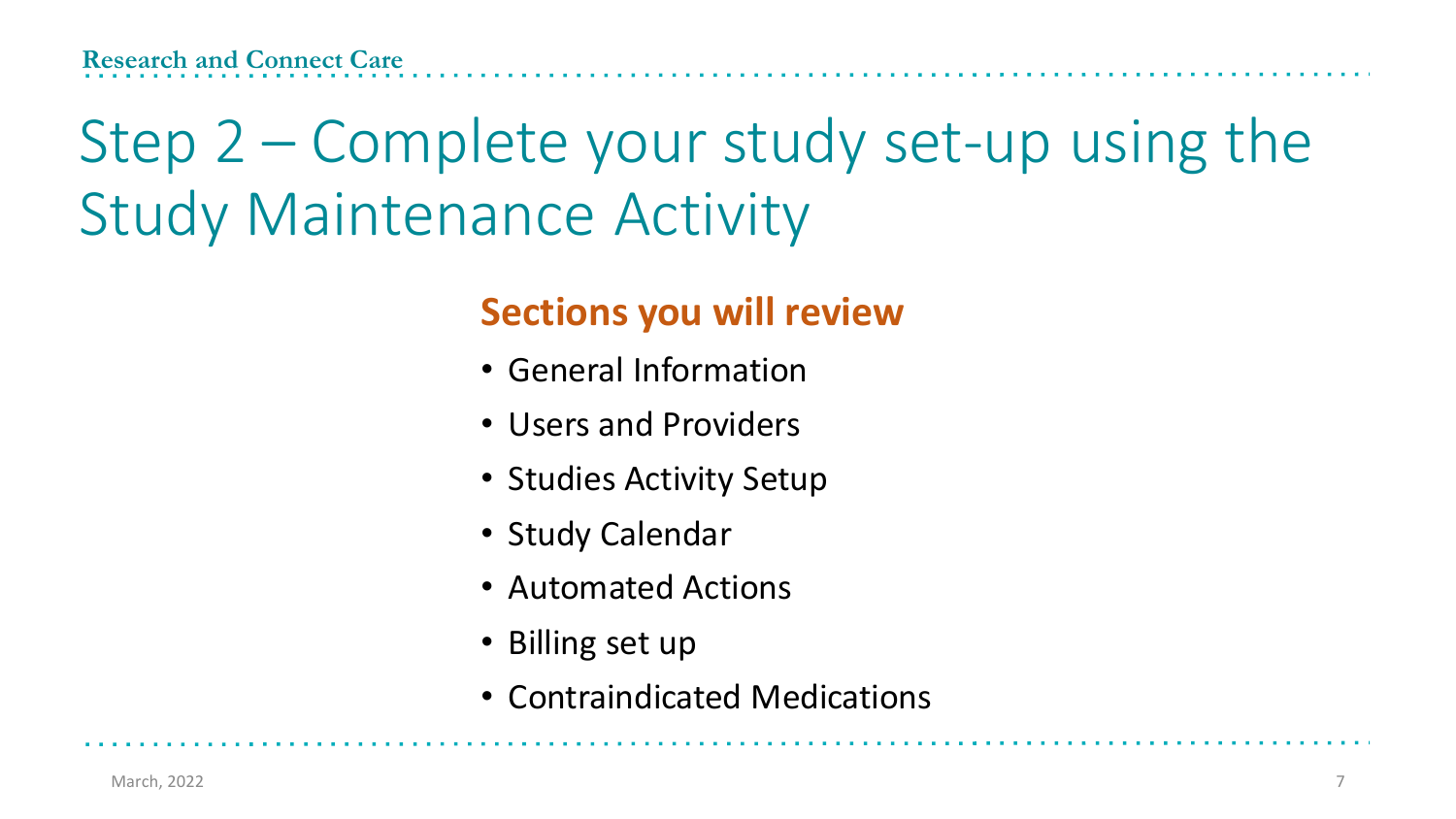#### **Research and Connect Care**

# What you need to check …

#### **General Information section**

- **Study Name**
- **Description**
- **Ethics ID**
- **Update the Approval and expiration date**
- **Update the study status** *(It must be updated from 'Project in Set Up' to the most appropriate status)*

#### **Users and Providers section**

• **Verify the correct study personnel is listed in the correct field.** *Any changes will need to be requested to HSA. Please let us know.*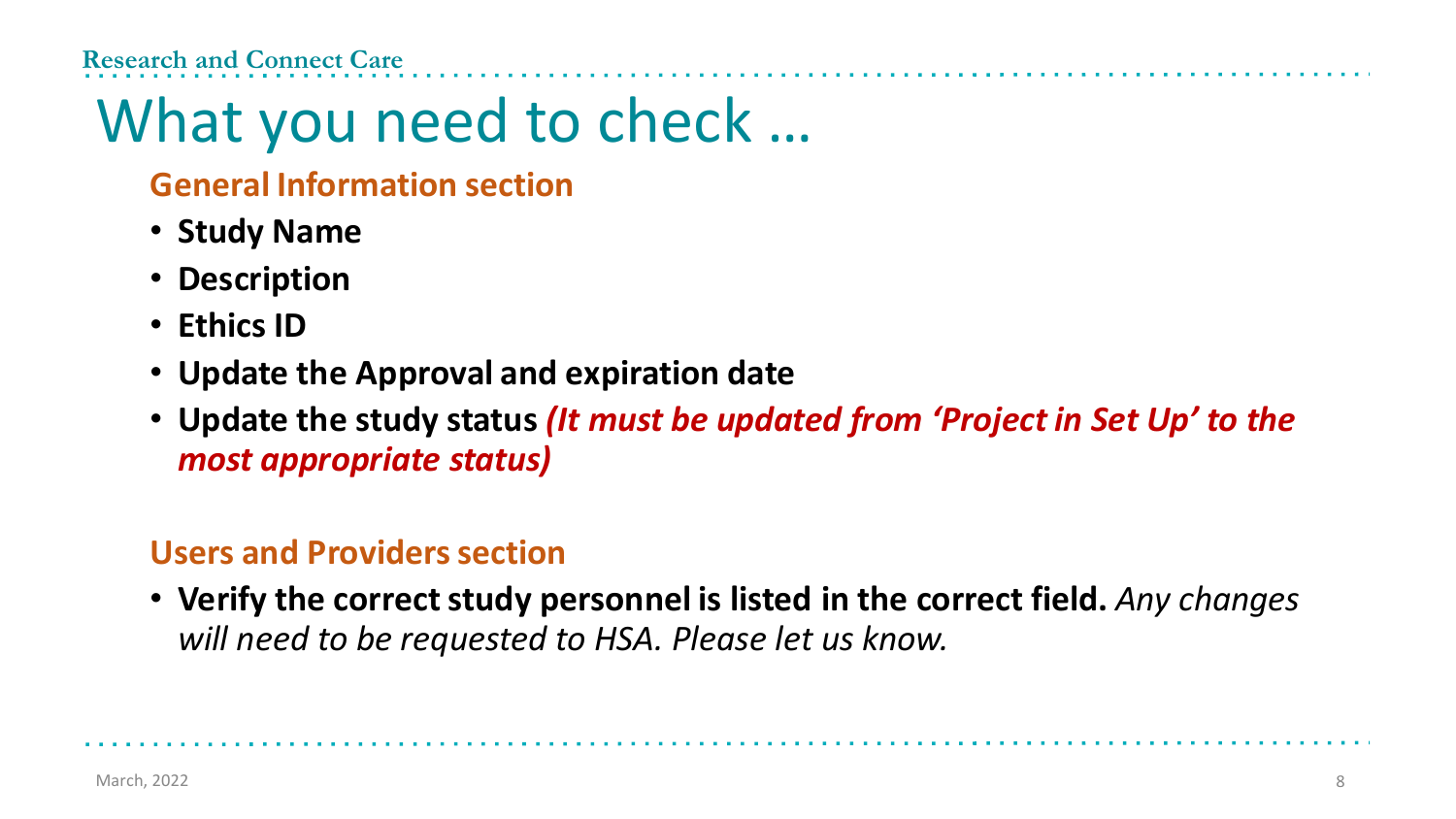### **Studies Activity Setup**

• **Select the appropriate Adverse Events Term set**

### **Study Calendar**

- **Add study branches (if applicable)**
- **Hematology or Oncology research studies**
	- $\checkmark$  Ensure the correct Beacon Protocol (if applicable) has been linked to your research study

#### **Automated Actions**

• **Verify the required automated actions for your studies are properly set up. All studies come with the ADT and App't Notification defaults.**

*Any change requests will need to be submitted to HSA.*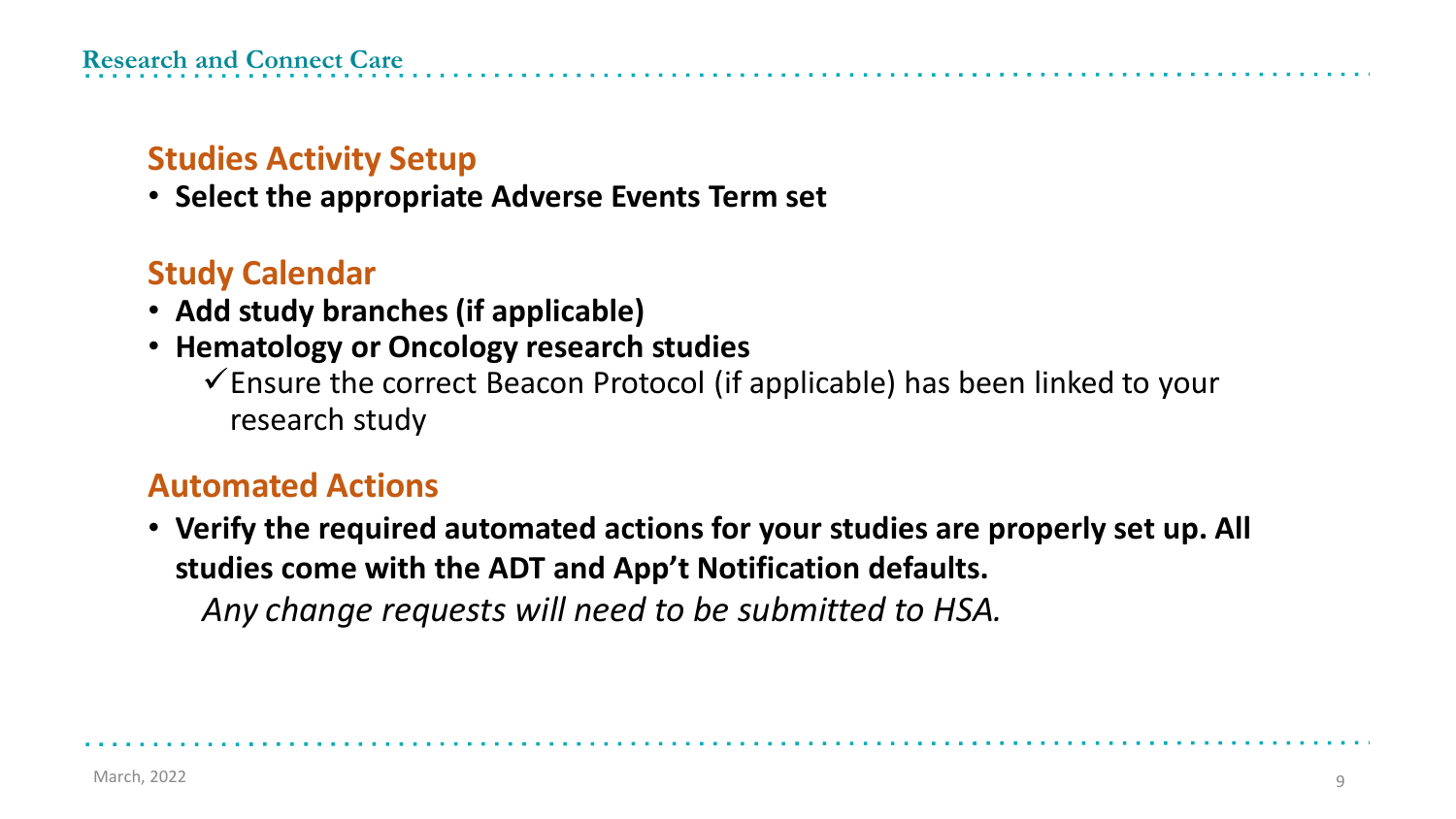#### **Contraindicated Medications**

• **Select (as applicable) the study-specific medication grouper containing all medications that are considered contraindicated for your study (as per the study protocol)**

#### *OPTIONAL functionality*

- *A study-specific medication grouper should have been built to your study, if you requested the build.*
- *Each new grouper allows you to set up both specific drugs and/or drug classes*
- *If you need a medication grouper built for your study, please submit a ticket using the instructions in the* [Research Study Medication Grouper Tip Sheet](https://insite.albertahealthservices.ca/Main/assets/cistr/tms-cis-tr-research-study-medication-grouper-request.pdf) which can be found on the Research Coordinator Learning Home Dashboard.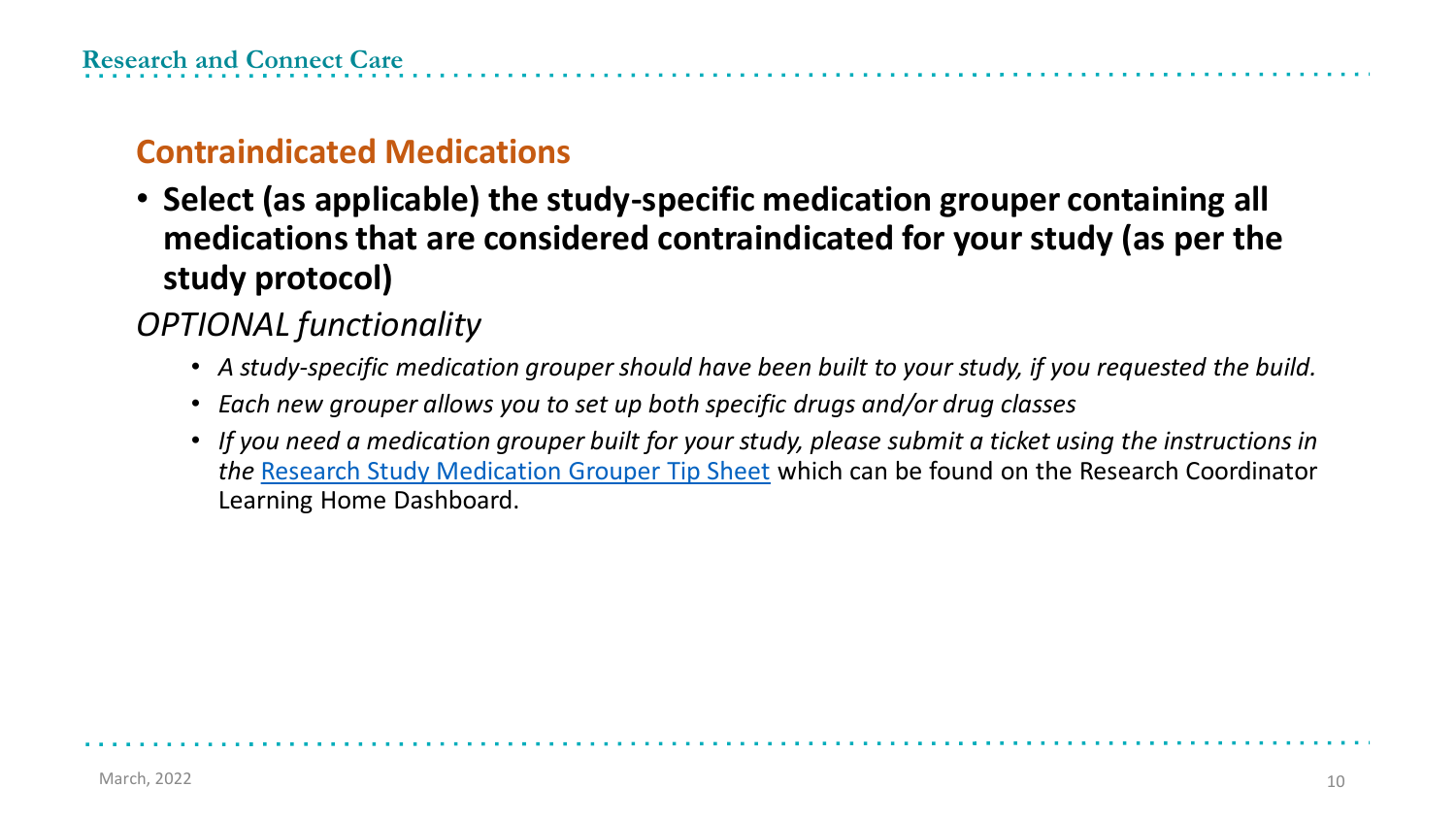# Step 3 - Patient Associations

#### **What you need to check for studies with active enrollments**

• **Find your patients and associate your patients to their respective research studies adding the following:**

✓Status

✓Consent Date

#### • **Review all your patients have been properly linked and have their 'start date'**

- 1. Go to your Research Coordinator dashboard and run the report: 'Patient Associations on My Studies'
- 2. Verify all your patients have been properly linked to their studies and have the correct 'start date' and 'status' entered.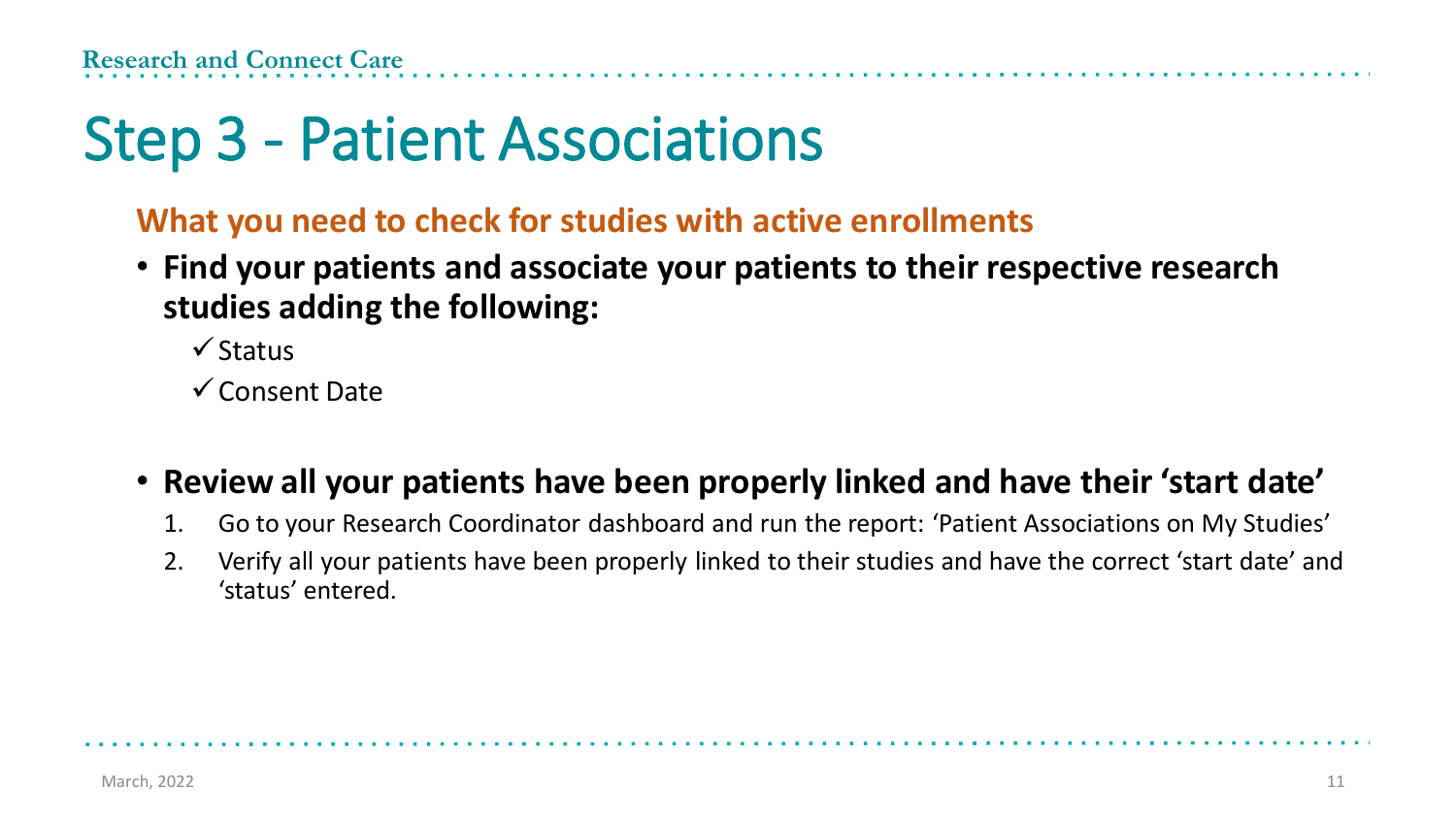# Conversion Part 2:

### **Link Encounters**

### **Document Investigational Meds**

**Personal Settings**

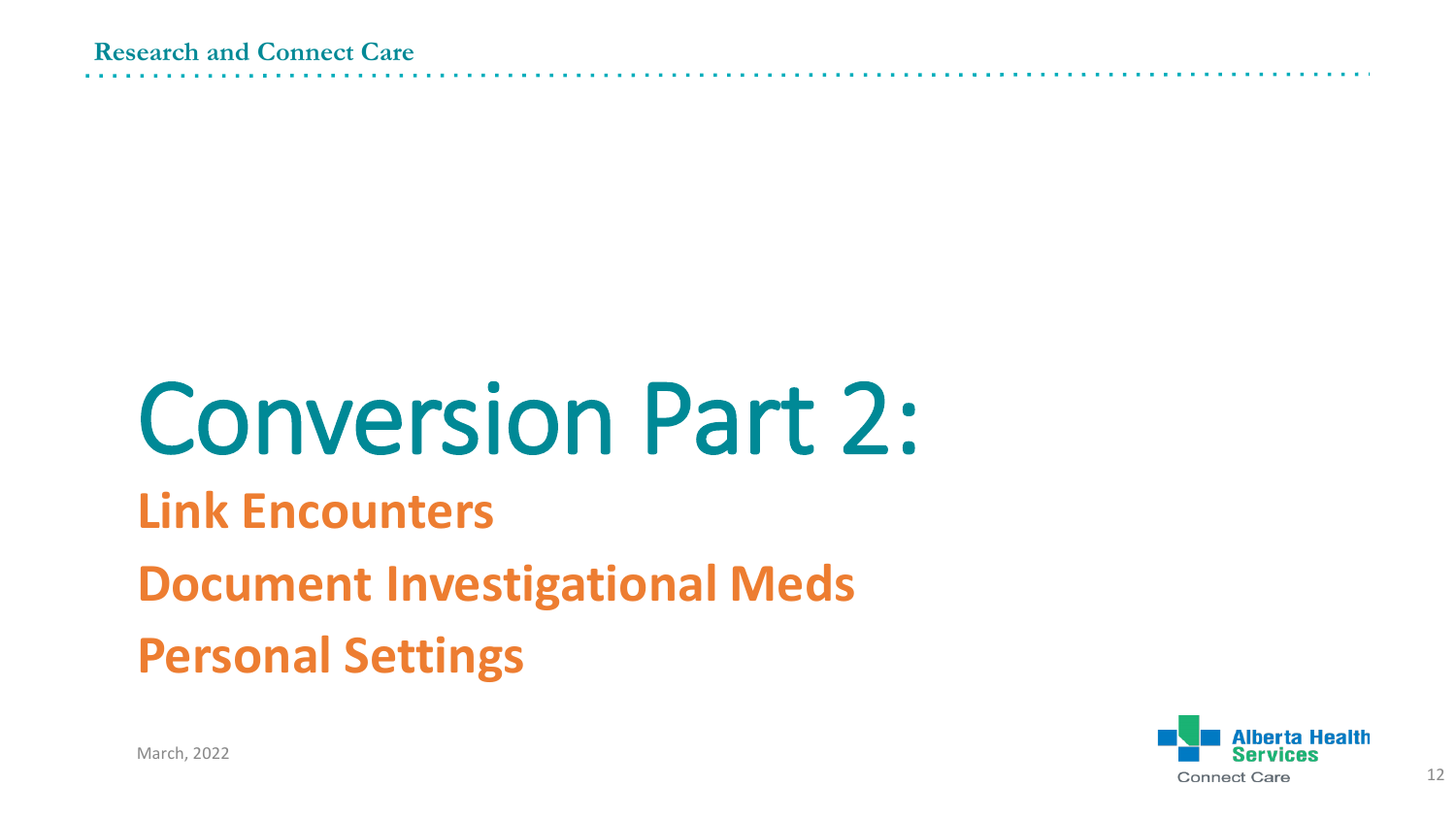#### **Research and Connect Care**

# What you will do:

- Follow your Research Conversion Guides
- Link future research encounters to the right study now that existing appointments have been loaded into Connect Care
- Add investigational medications (INV meds) to patient charts, as needed, if patients are taking them at home
- Create preference lists to make workflows easier at launch



• Set up personalized reports, as needed, beginning with 'My Studies Report' from Part 1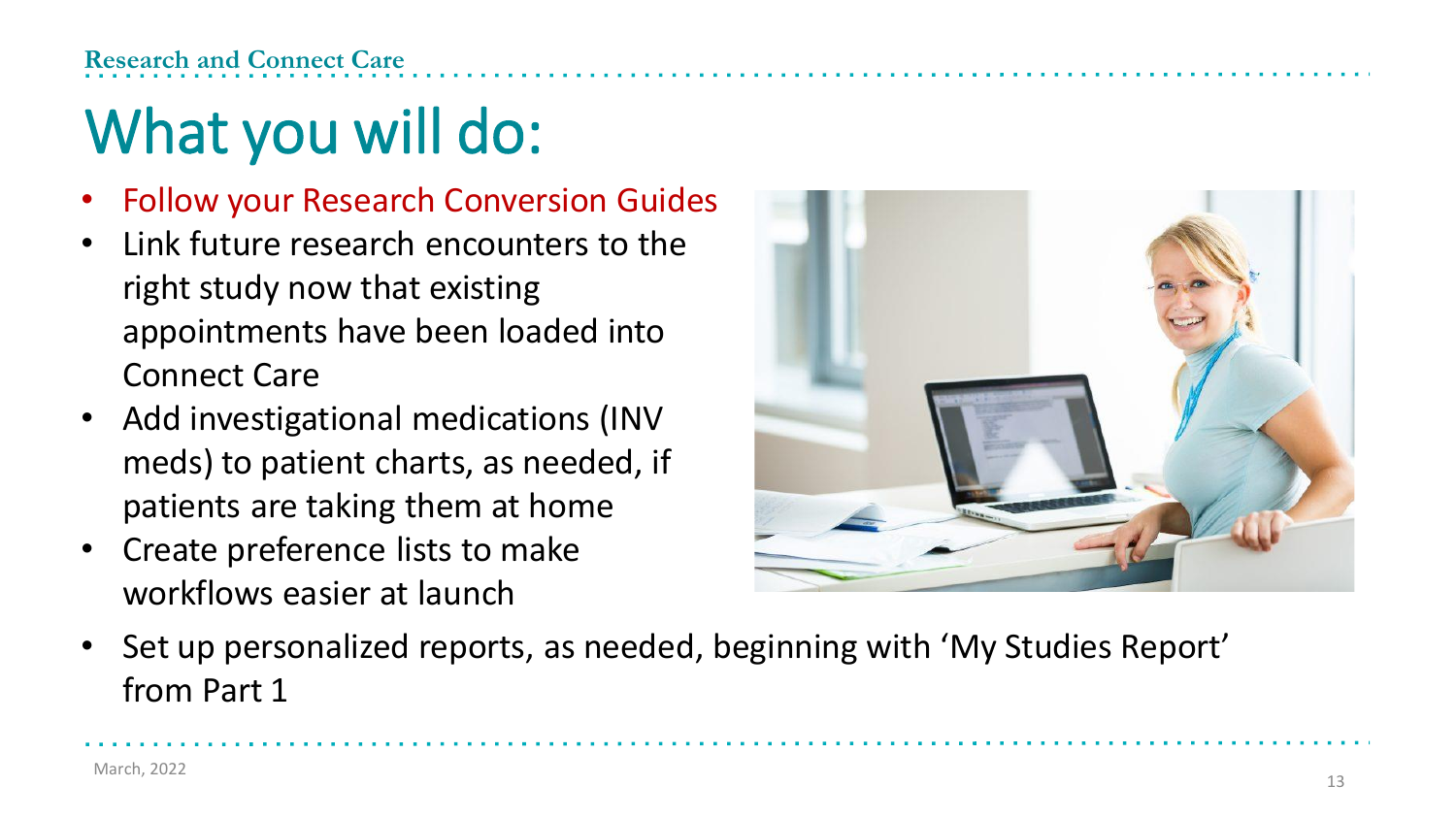# Preparing for Part 2: What to Have Available

- A list of the future, study-related visits
	- $\circ$  At which clinic department will the patient be seen?
	- o Who are the Providers the patient will see during these visits? Does this include you?
- A list of medications details (INV or SOC) for your research studies
	- o Who are the patients who are currently on study-related self-administered medications that they continue to take at home?
	- o What are these medications?
- A list of common orders, a current order sheet, or information from your study protocol
	- $\circ$  Know if they are in-patient or out-patient orders context matters
	- o You will use this to create preference lists for yourself and your study team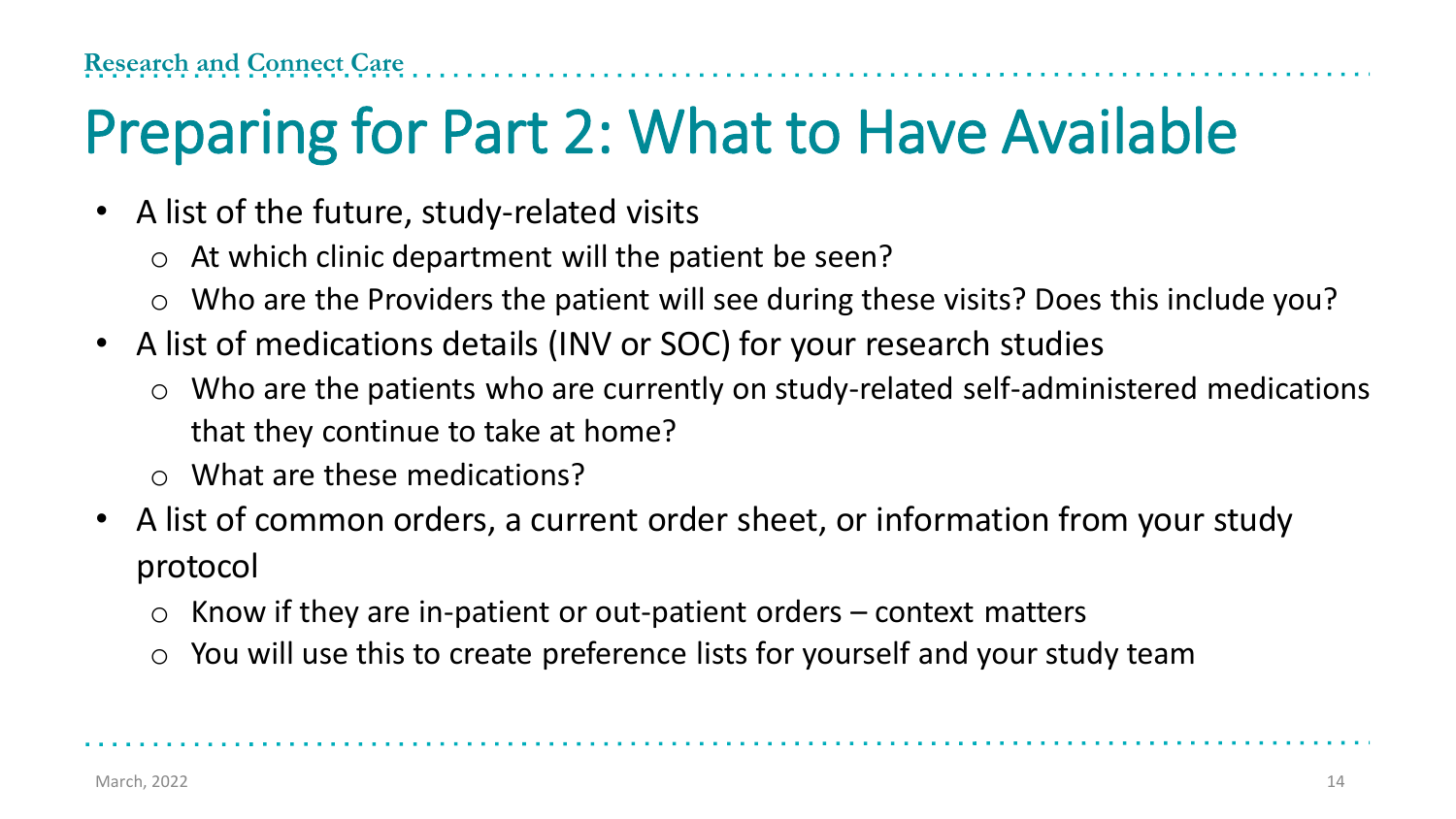## Step 1 – Information about Booking Research-related Patient Appointments

#### **What you need to check to make sure your study appointments are in system**

- **Connect Care Research recommends that research-related visits taking place in AHS clinical spaces, as with all other visit types, be scheduled by the scheduling staff of those AHS clinical spaces for the most consistent patient experience**
- **Clinical department setup includes adding Visit Types to the department** 
	- A 'Research Only' visit type is part of the standard build for specialty departments where your patients will be seen in an AHS clinical setting
	- The 'Research Only' visit means that everything in that encounter pertains to a research study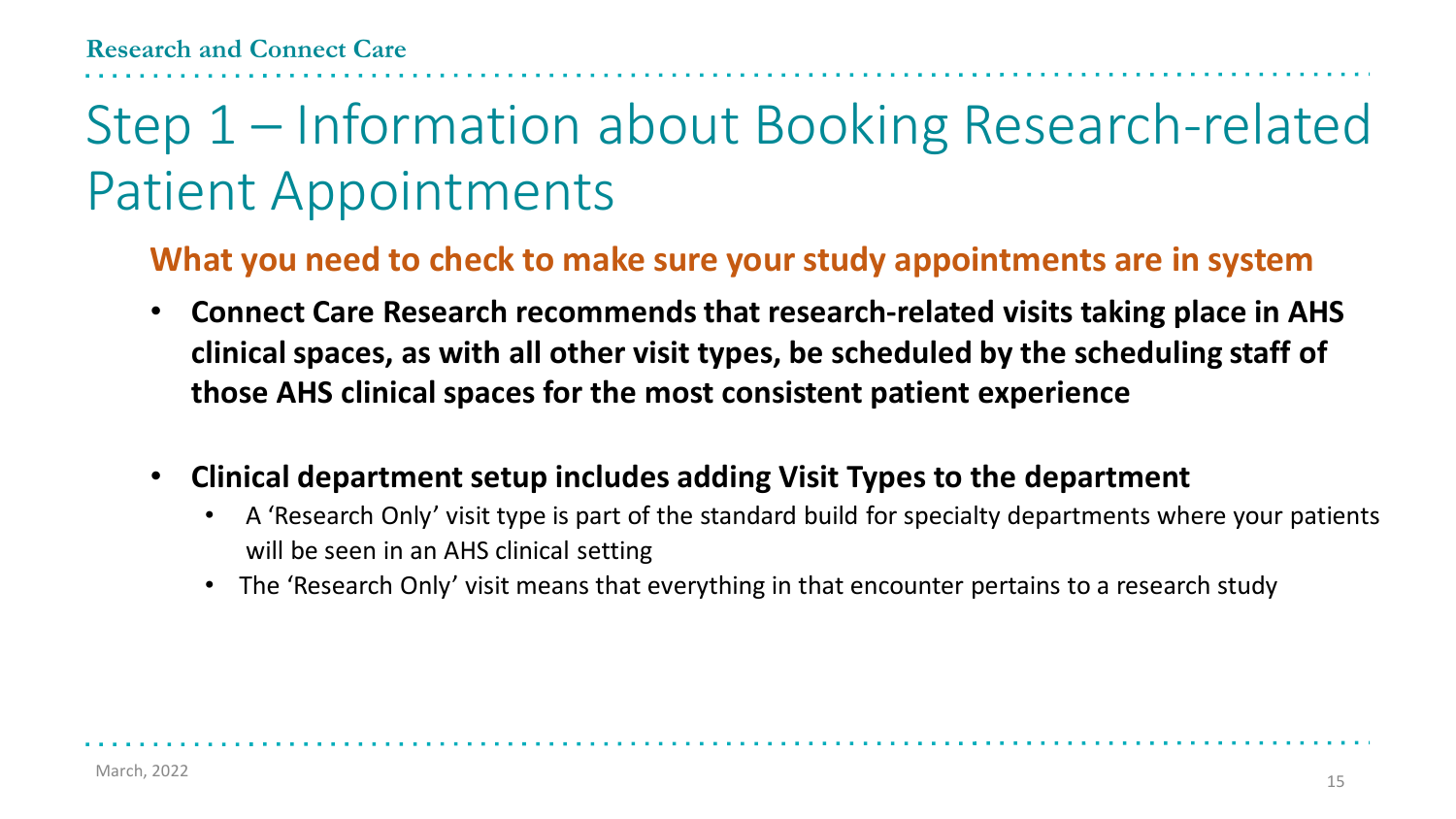- **You need to know who is booking your study appointments**
	- Appointments may be booked by AHS scheduling staff **or** by Research Study Team members
		- o If clinical/operations areas staff are unable to schedule and enter research appointments into the regular clinical service area schedule, the service manager must permit the delegate(s) of any affected research team to support their own in-system scheduling and patient care in that department for research
		- o Know which AHS clinical areas where your research patients are being seen, and ask your PI to confirm which approach applies to you and your study team
- **Research study team members require additional Schegistrar training before they will receive scheduling permissions in system**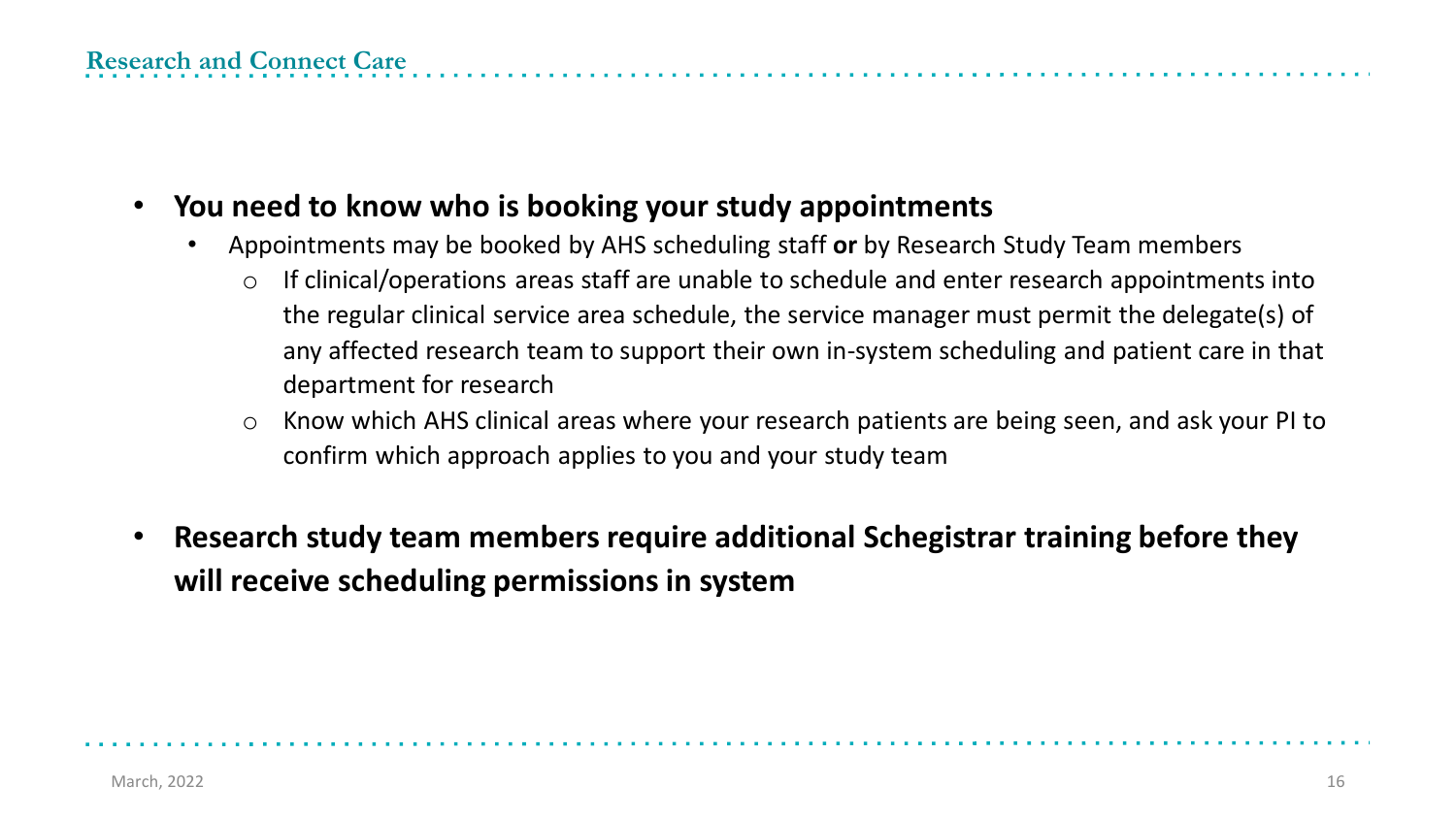# Step 2 - Linking Appointments & Admissions

#### **What you need to check if study participants have research appointments within 2 weeks post-launch**

- **You will use a report called 'Upcoming Appts for Patients Associated with (specify your study)'**
	- Review upcoming visits for your study participants
	- Verify that all post-launch appointments were entered into Connect Care during appointment conversion (i.e. from SCM or VAX)
	- Verify research study-related visits scheduled for go-live and beyond are correctly associated with your study
- **Make sure to link DI appointments for research which are converted by the DI service team prior to the research conversion classroom**
- **Check your profile to confirm you have been set up with a provider record** *if you are the person who will be booked to see a patient*
- **Similar workflow for the 'Upcoming/Current Admissions for Patients Associated with Your Study**'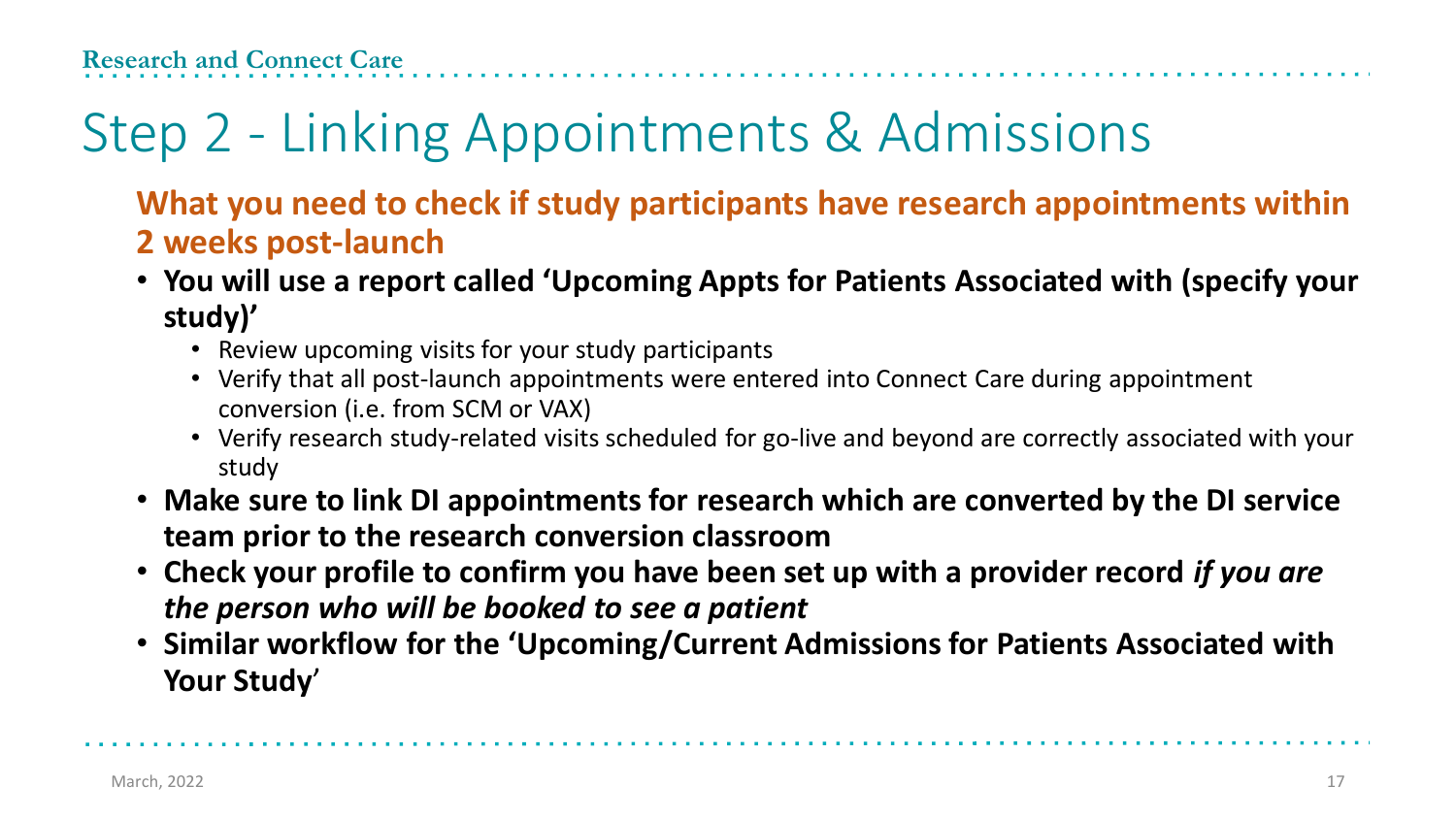# Step 3 - Investigational Medication Association

**What you will need to check if any of your studies involve an investigational med and/or if any of your patients are taking it at home**

*All medication orders, including investigational medications, go through the system* 

- **Add investigational medications to the patient chart**
- **Validate the INV build, that it is accurate and reflects either 'study dispensed' or 'pharmacy dispensed'**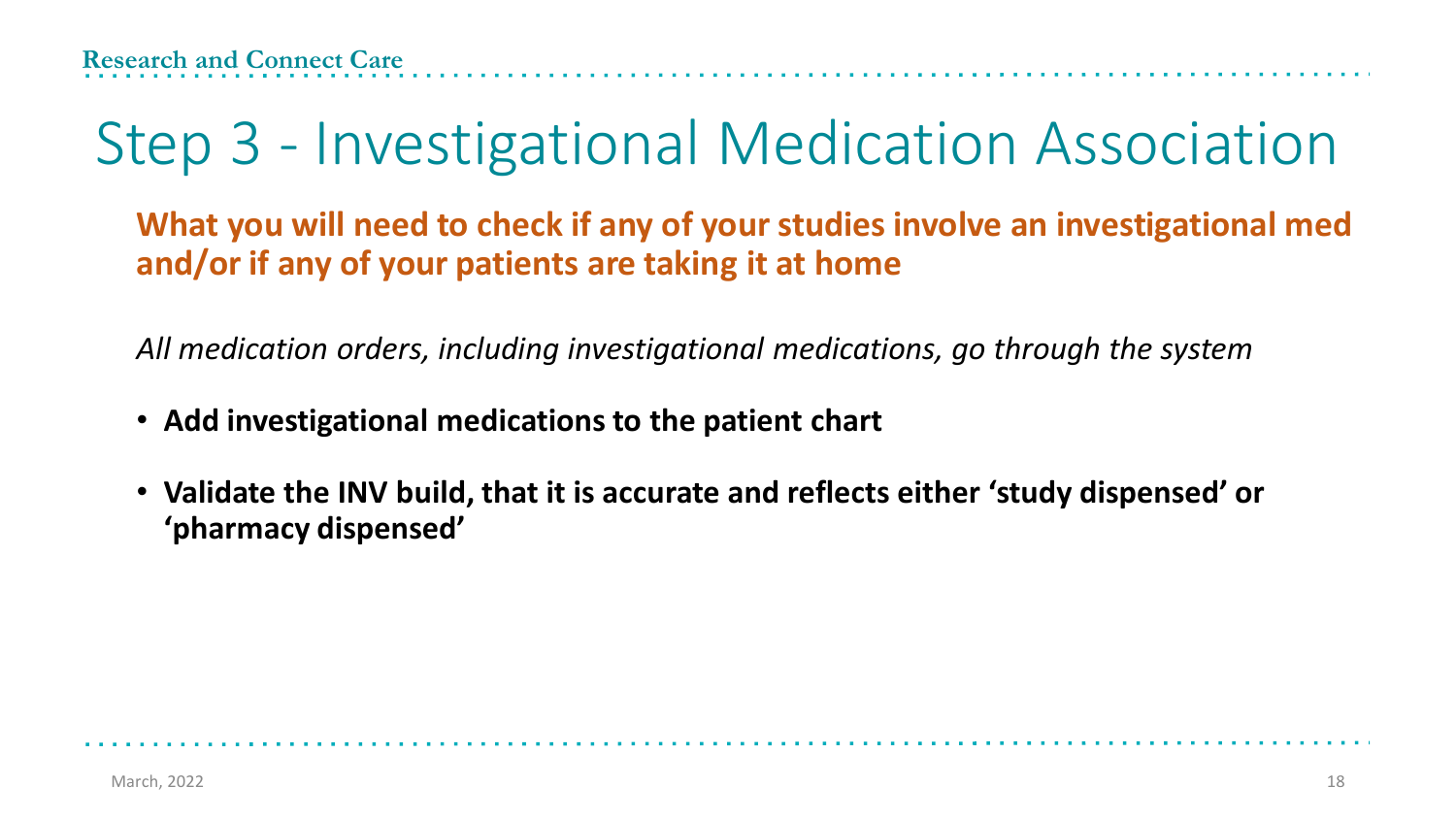# Step 4 - Research Coordinator User Settings

#### **Dashboard options and other Personalization**

• **Many resources and links are available to you on your Research Coordinator Learning Home Dashboard and you can toggle between them, or choose another default option**

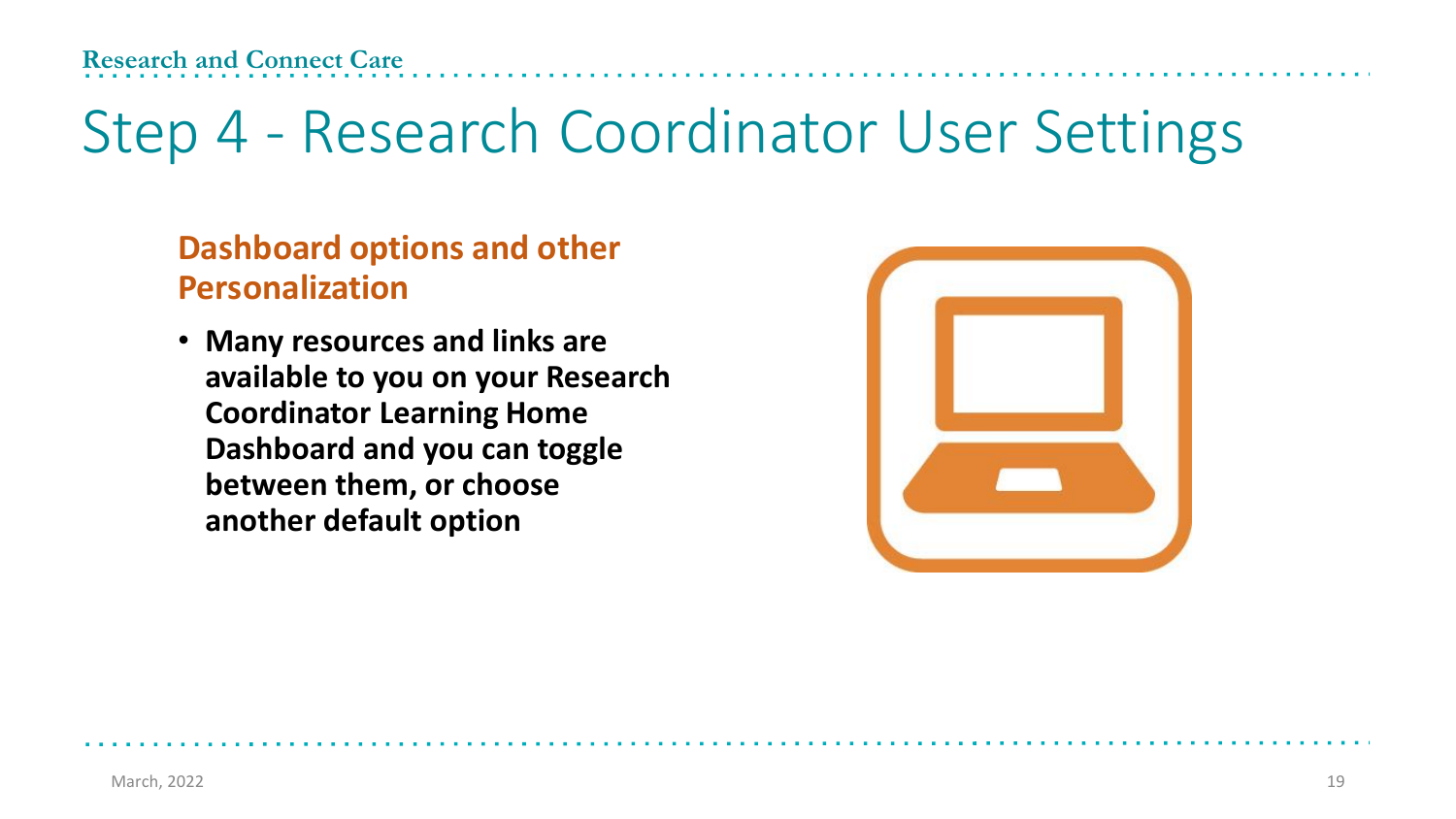**The opportunity to make your hyperspace work for you**

- **Uncover hidden icons or options available and discover more than one way to get where you need to go**
- **Learn to search for 'MySmart Phrases' or set up your own to help save keystrokes**
- **Create Preference lists of your own to share and search for others that are useful for you**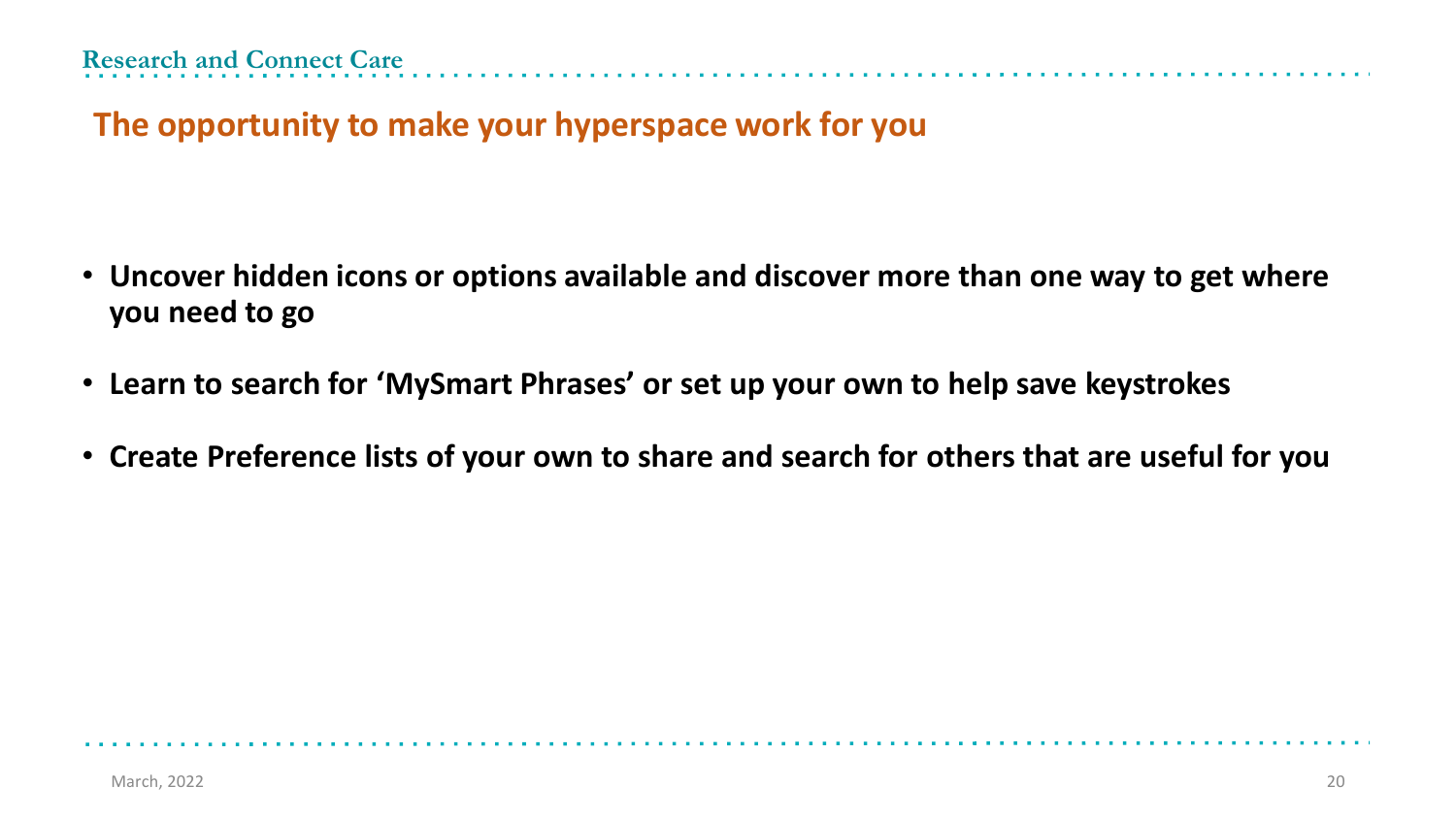# Coming Up: Research Workflow Walkthrough

**Will be scheduled one week prior to launch - why you should attend:**

- **Understand research workflows**
- **Understand lab ordering**
	- IP vs OP context
	- Lab collect vs clinic collect
	- Research kits
	- Pending and signing orders
		- o Ccing the chart to provider
	- Learn to print labels
- **Learn about navigation**

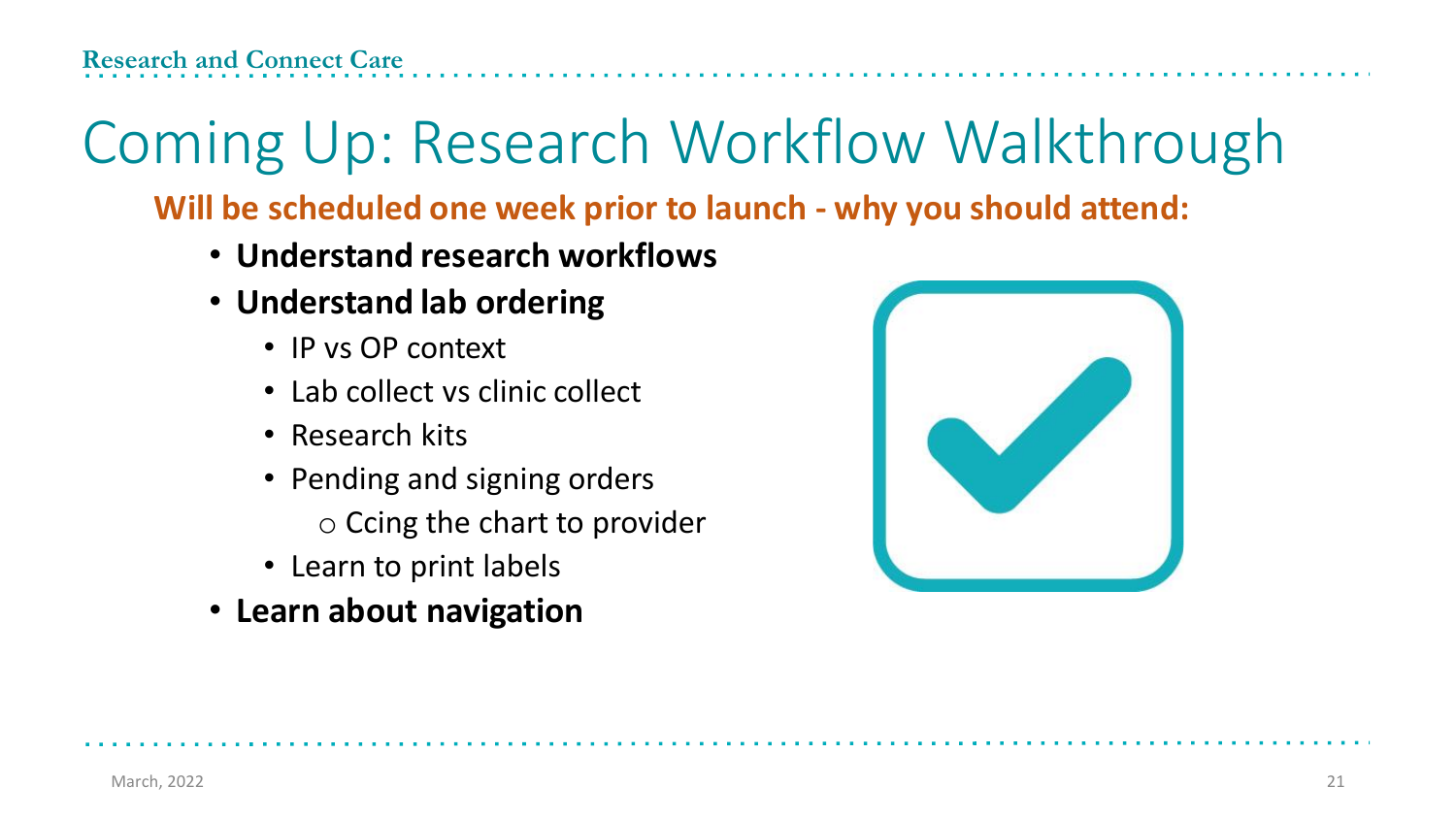### **When & Where: Times and Location**

Dates & Times for Research Conversion

### **Virtual Classroom Sessions**:

- WHEN: 10 days over two weeks
	- May 9/22 to May 14/22
	- May 16/22 to May 20/22
- TIME: Every session is 2 hours in length
	- 0830h to 1030h
- Maximum of 15 attendees per session
- Virtual office support 30 min after each session in the afternoon

Location: **Zoom** information provided in your session confirmation email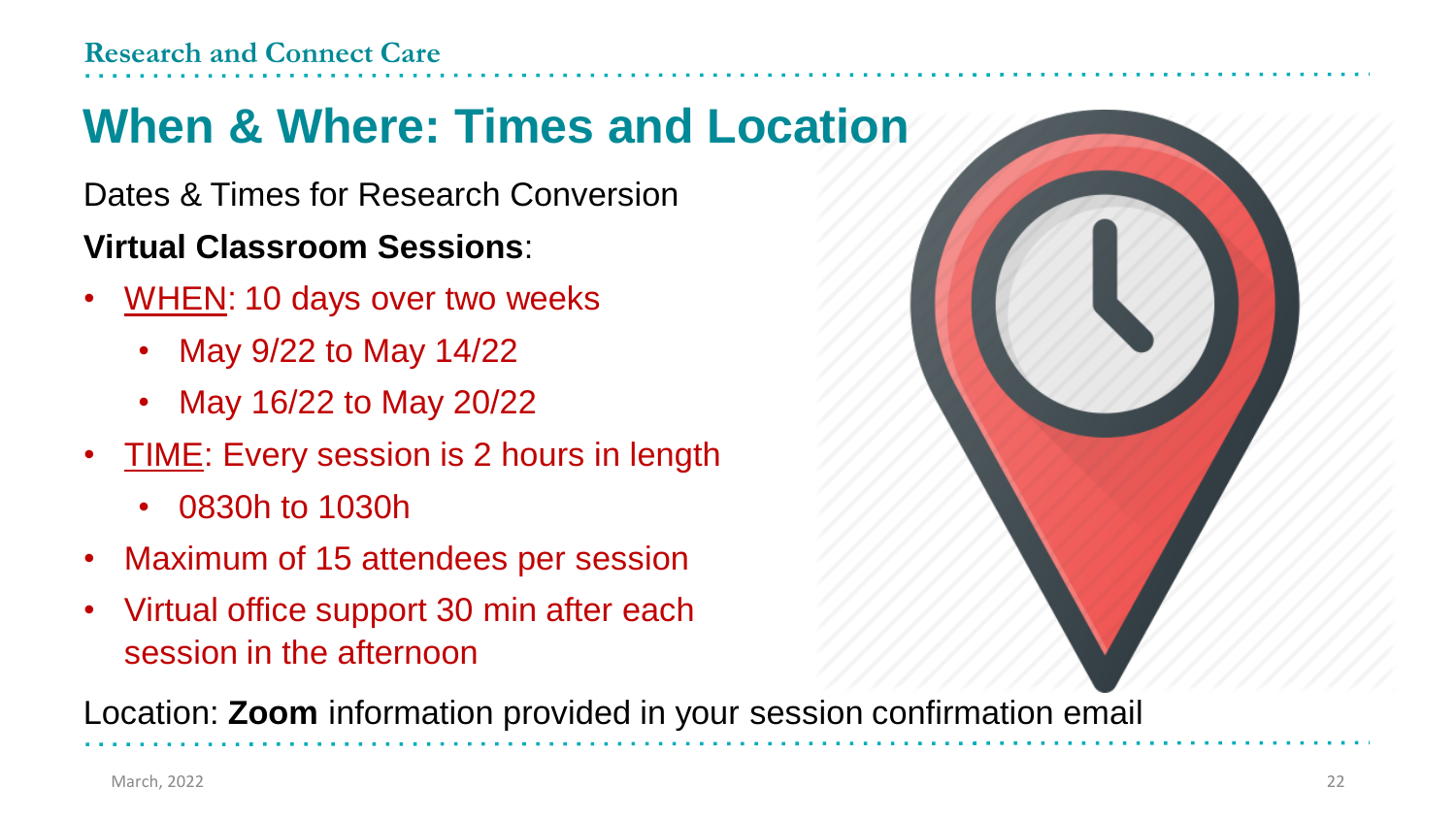## **Preparation: How to Register for Conversion**

### **What you will need to do:**

- 1) Ensure at least ONE team member signs up for a virtual conversion classroom session to complete conversion activities for your studies
	- o All study team members will receive an email from the Connect Care Support Team for Research with a link to the conversion classroom schedule where you may select ONE timeslot
	- o Self-select your team's conversion delegate(s) to sign up to the classroom
	- o The Connect Care Support Team for Research will send your team delegate(s) an email confirming the date and time for your session with Zoom details after they select a timeslot
	- $\circ$  The confirmation email will also contain a series of supporting materials that you will need to access during the classroom session - Make sure you have all listed information available during your virtual classroom session

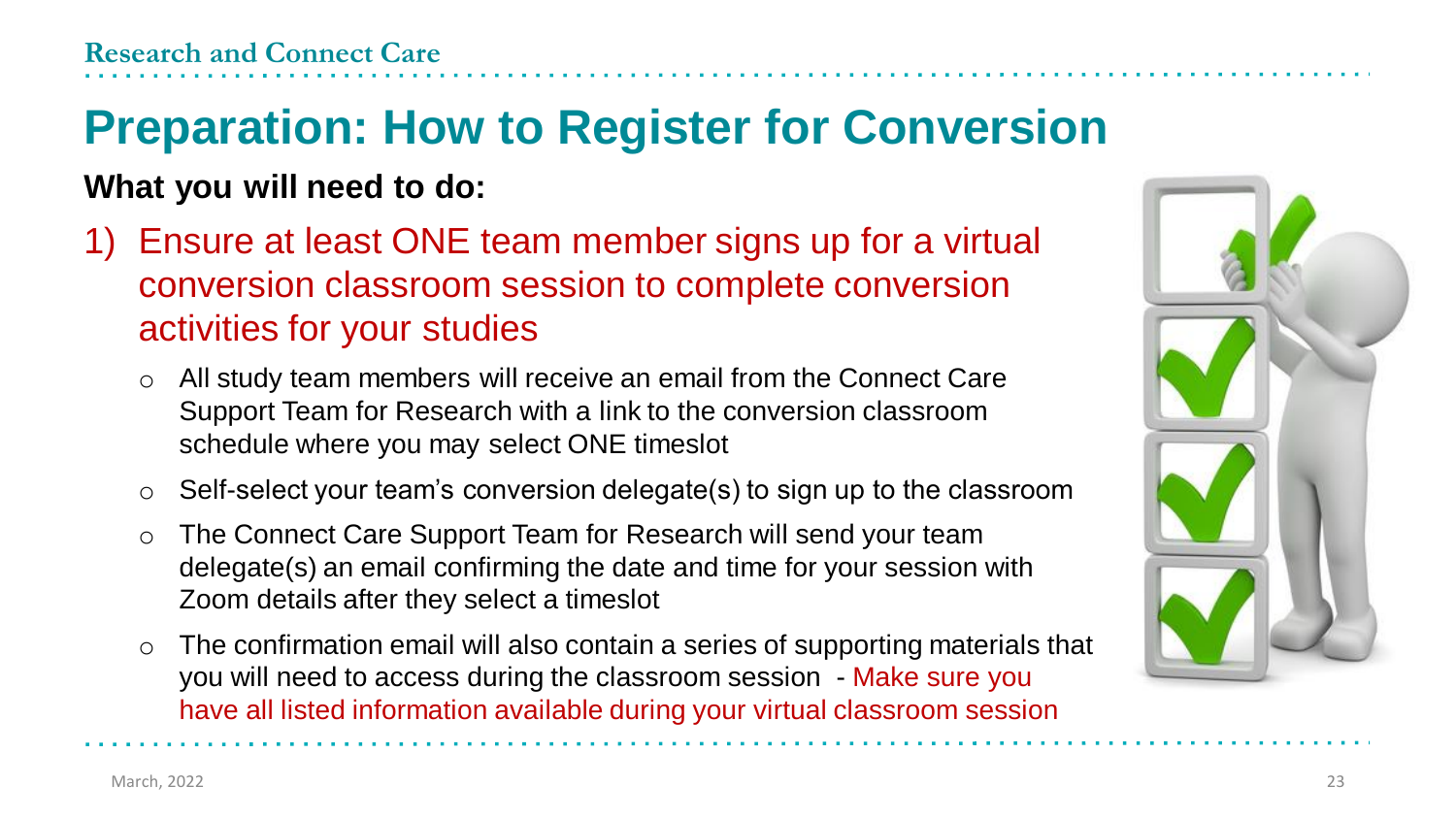## **Preparation: How to Register for Conversion**

### **What you will need to do:**

- 2) All team members must complete the self-directed Research Conversion e-learning on MLL
	- o Your team delegate(s) must complete the e-learning prior to the virtual conversion classroom session date they selected
	- o All other team members should complete the e-learning regardless of participation in the conversion classroom session – the e-learning teaches you what to do so you can complete these activities with new studies in the future, and to complete the conversion work if there are multiple studies your team must activate in Connect Care for launch 4

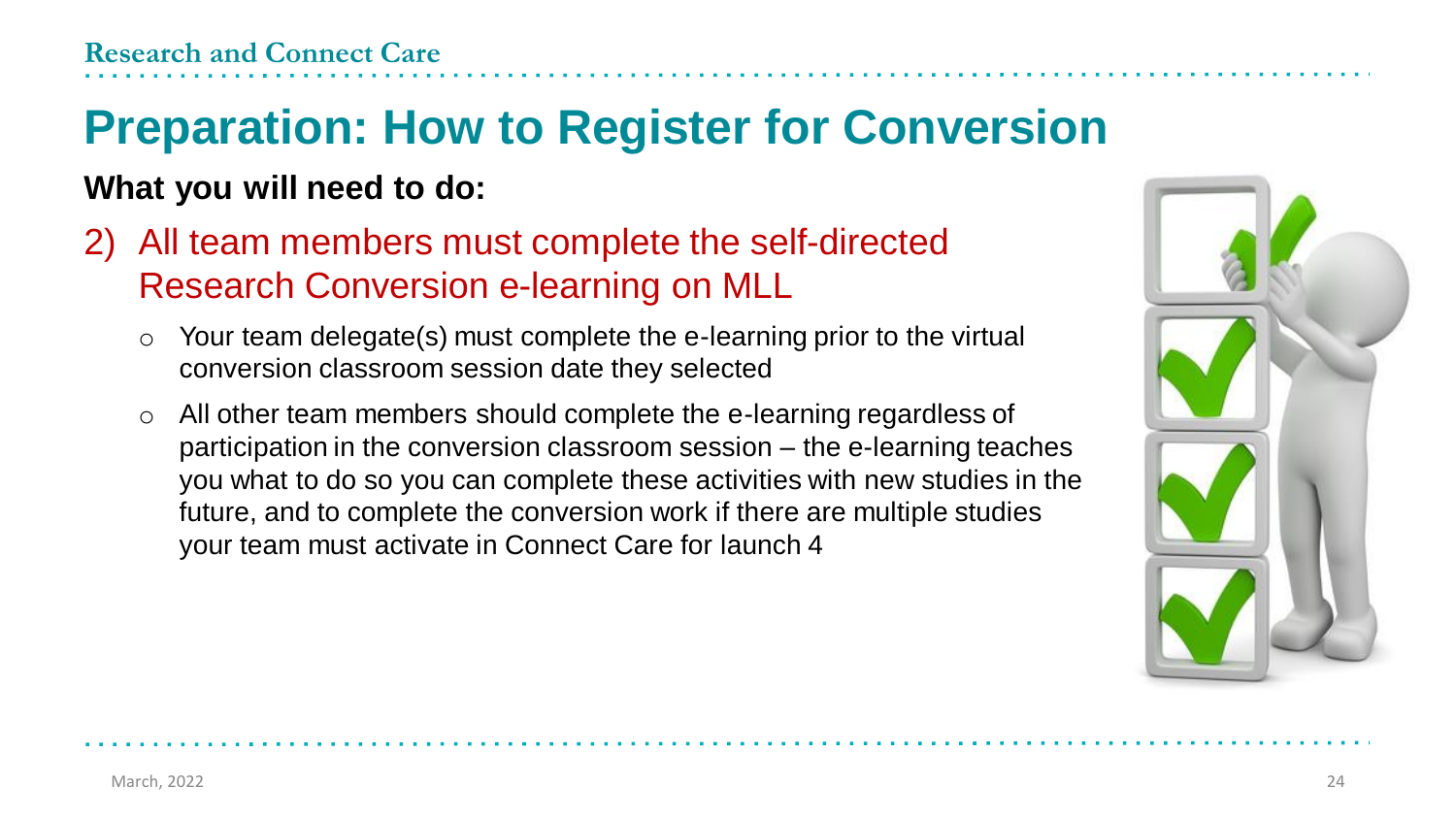## **Preparation: How to Register for Conversion**

#### **What you will need to do:**

- 3) Have a back-up plan in case your delegate is unable to attend the virtual conversion classroom
	- o The COVID pandemic has impacted work for everyone; it is recommended that your team discuss who may substitute for your delegate if they are unexpectedly unable to attend the virtual conversion classroom date they selected
	- o There are many new research end users who will acquire Connect Care access for launch 4 and rescheduling the conversion classroom sessions is not an option due to the number of other potentially impacted participating users

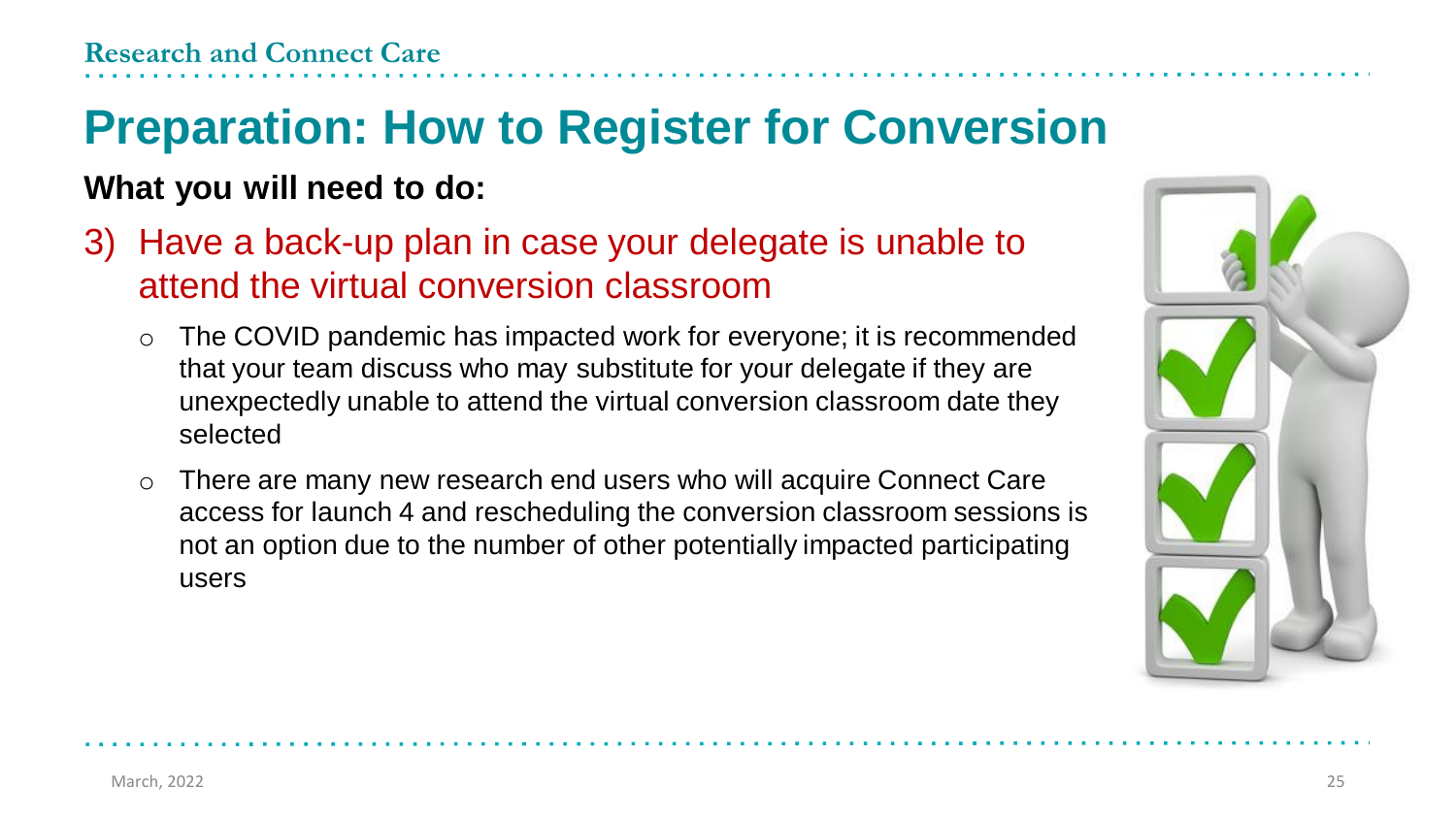### **Preparation: How to Register for Conversion What you will need to do:**

### 4) Test your Connect Care login

- After you complete your research ILT training, test your login to the PRD environment well in advance of your virtual conversion classroom session – once you are trained, you login should be 'live' in system
	- Enter your AHS Network username and password
	- Open Citrix
	- Click on Applications **Folders** Folders **Connect Care**
	- You should the icon labelled
	- If you don't see the "PRD" icon please let us know
	- **Do not** log into the training environments such as 'ACE'

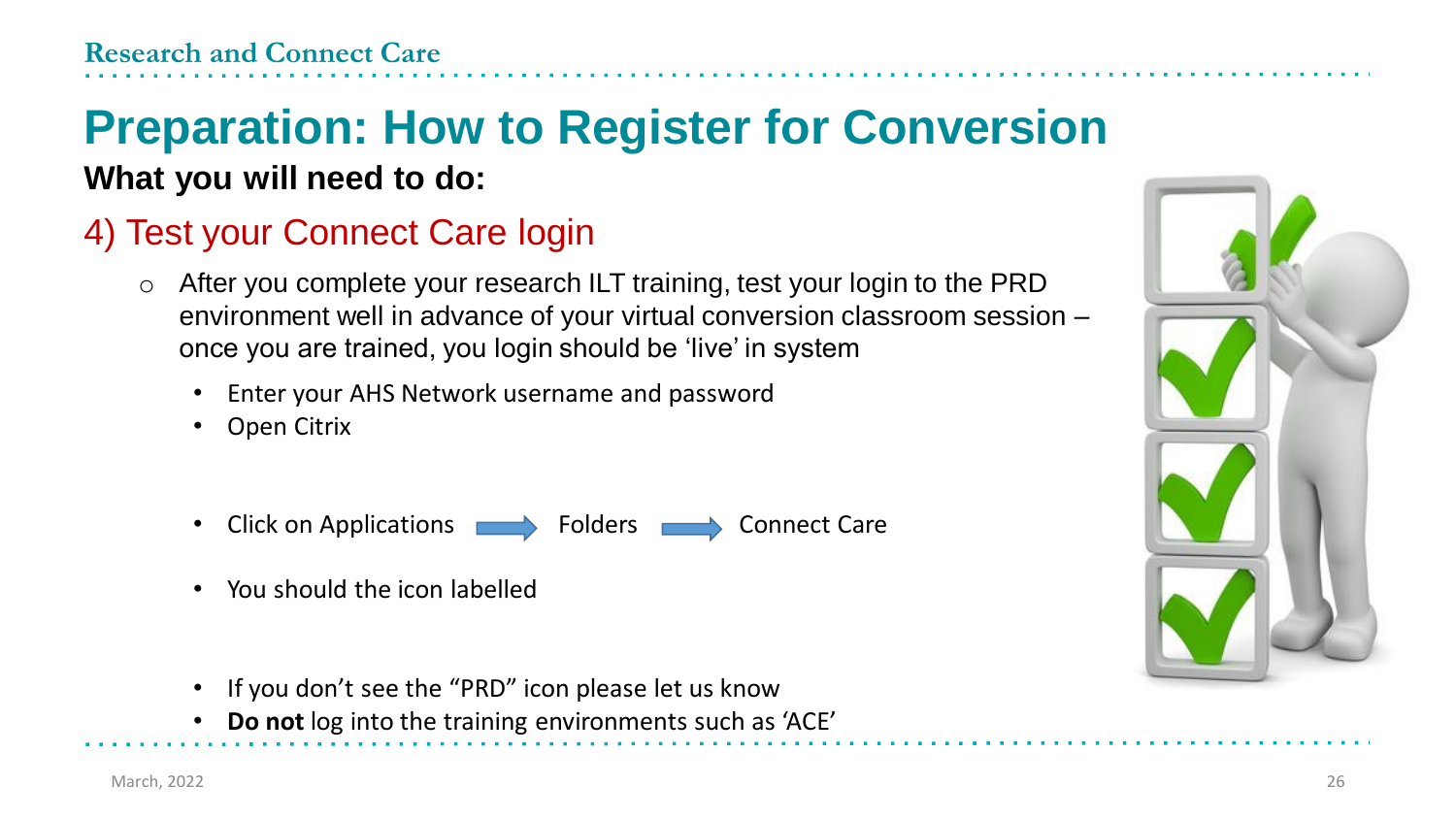**Research and Connect Care**

## Testing your login



- Enter your AHS Network username and password
- Select the role that you are attending training for (Referrals Coordinator)
- Select your department. The department naming convention consists of: <City><Site><Department>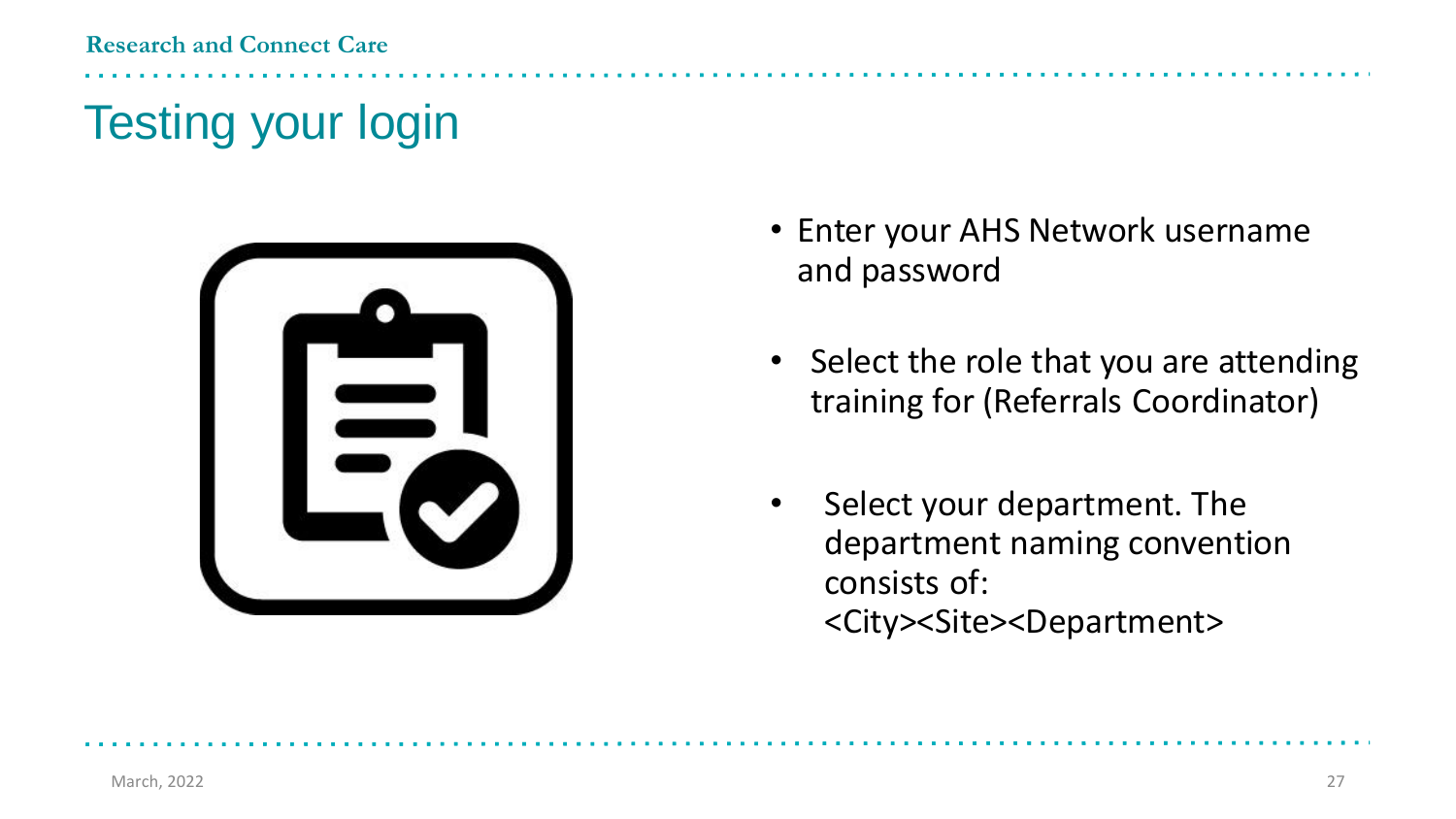### Department Naming – How to find yours

**System Department Naming Formula:** 

- Large Acute Care Facilities (Multi Building)
	- [City Abbreviation] + [Campus/Hospital Abbreviation] + [Building Abbreviation] + [Specialty/Clinic Name]
		- Example [EDM] + [WMC] + [KEC] + Diabetes
- Single Hospital Facility/Location (Single Building)  $\bullet$ 
	- [City Abbreviation] + [Hospital/Location Abbreviation] + [Specialty/Clinic Name]
		- **Example [CGY] + [FMC] + Emergency**
- **Program Specific Naming** 
	- [City Abbreviation] + [Hospital/Location Abbreviation] + [Program Abbreviation] + [Specialty/Clinic Name]
		- Example  $[EDM] + [NC] + [AMH] + CYF$  Crisis

### **Try it out!**

**Do you have the Research Coordinator & the Research Learning Home Dashboards?**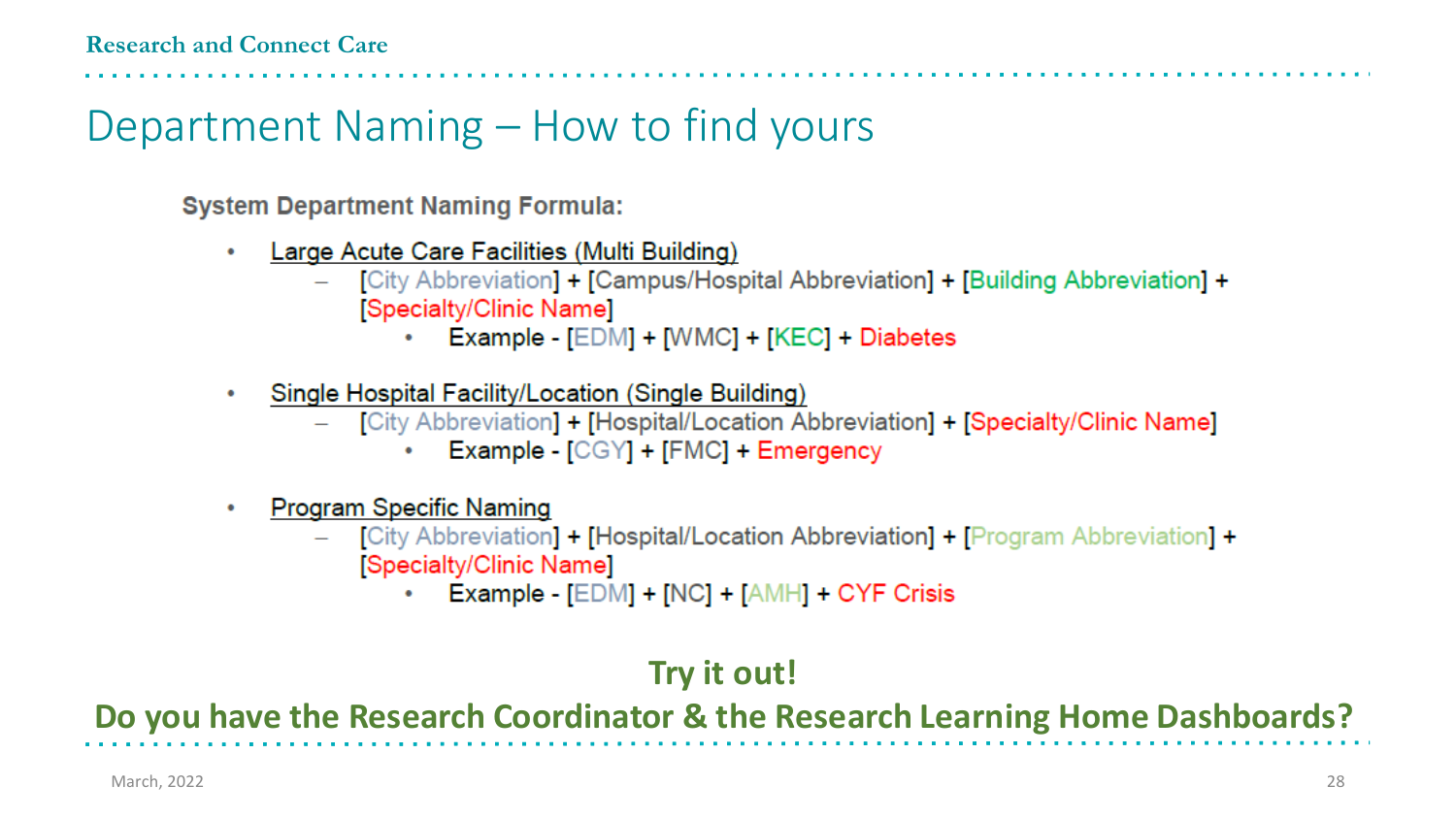**QUESTION #1**: Should we do the conversion course after the main Connect Care workshops?

• Answer: Yes. Complete the research conversion eLearning in MyLearningLink after you have completed the Connect Care Research Staff ILT course. The Research Conversion classroom session is done after you have completed all required Connect Care training and will start on May 9, 2022.

**QUESTION #2:** About receiving email communications re: medication groupers and contraindicated medications, how does an individual request it be resent?

• Answer: Please email us at corresearch@ahs.ca

**QUESTION #3:** Should virtual research visits be recorded in CC?

• Answer: It depends if any clinically relevant information will be covered during that visit. If your study has been deemed in scope to be in Connect Care, you are welcome to document these virtual visits in system. But AHS is more concerned about the visits taking place within an AHS care setting. These are the visits that must be in Connect Care.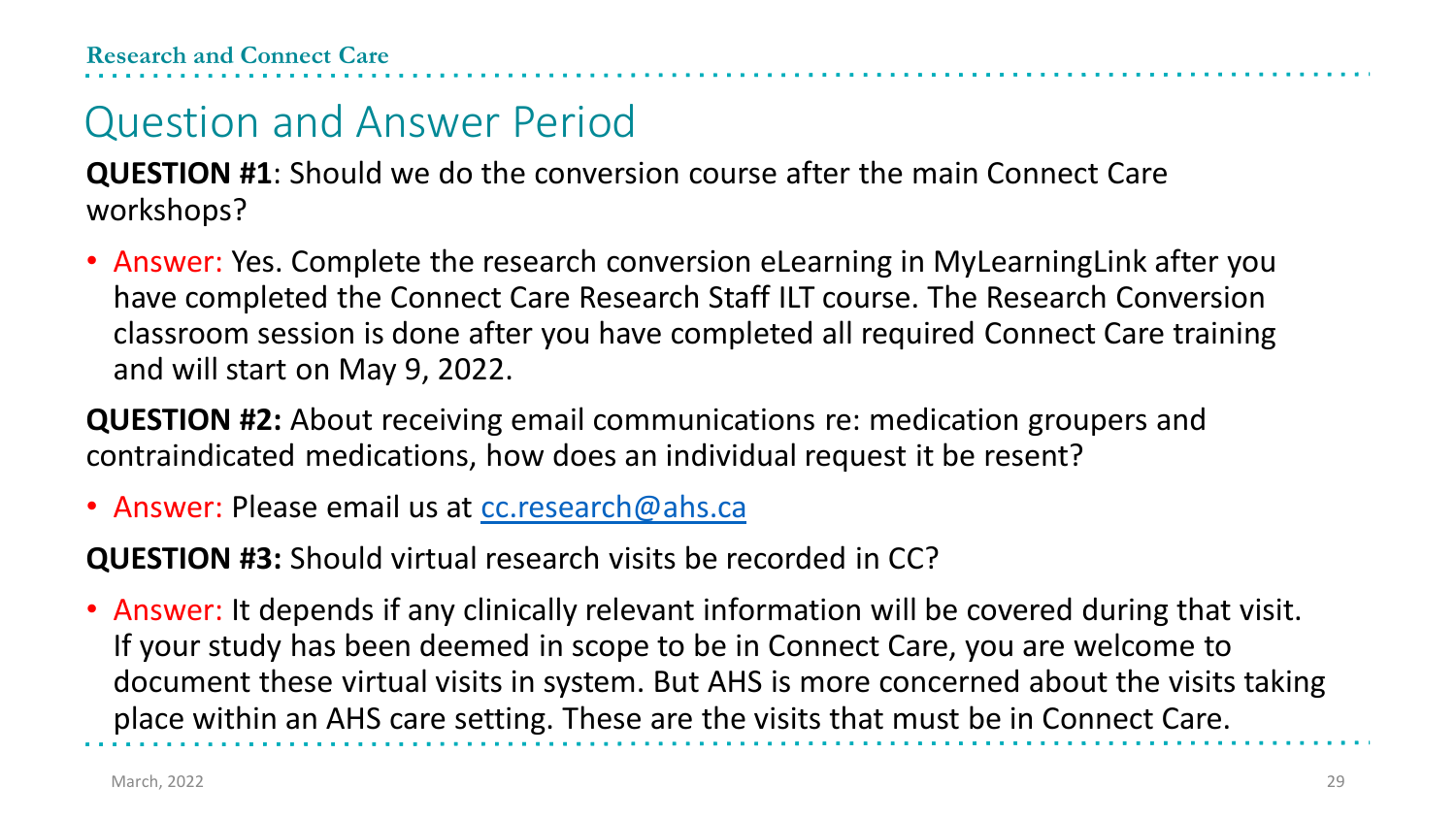**QUESTION #4**: Do study teams need to add patients that were discharged from hospital but are still on a study and therefore, may attend future visits?

• Answer: If your study has write-access in Connect Care, you are required to link them to the study in Connect Care for as long as they are enrolled in the study.

**QUESTION #5:** It was mentioned that study teams need to enter the date of upcoming research visits. Some visits do not occur for 1-3 years after consent and therefore, there are no specific dates yet for these visits. How does study teams enter these 'unknown' dates?

• Answer: These are visits that occur within 2 weeks of Launch 4 and we will link those appointments during the research conversion classroom. Visits occurring within 1-3 years do not need to be linked at this time.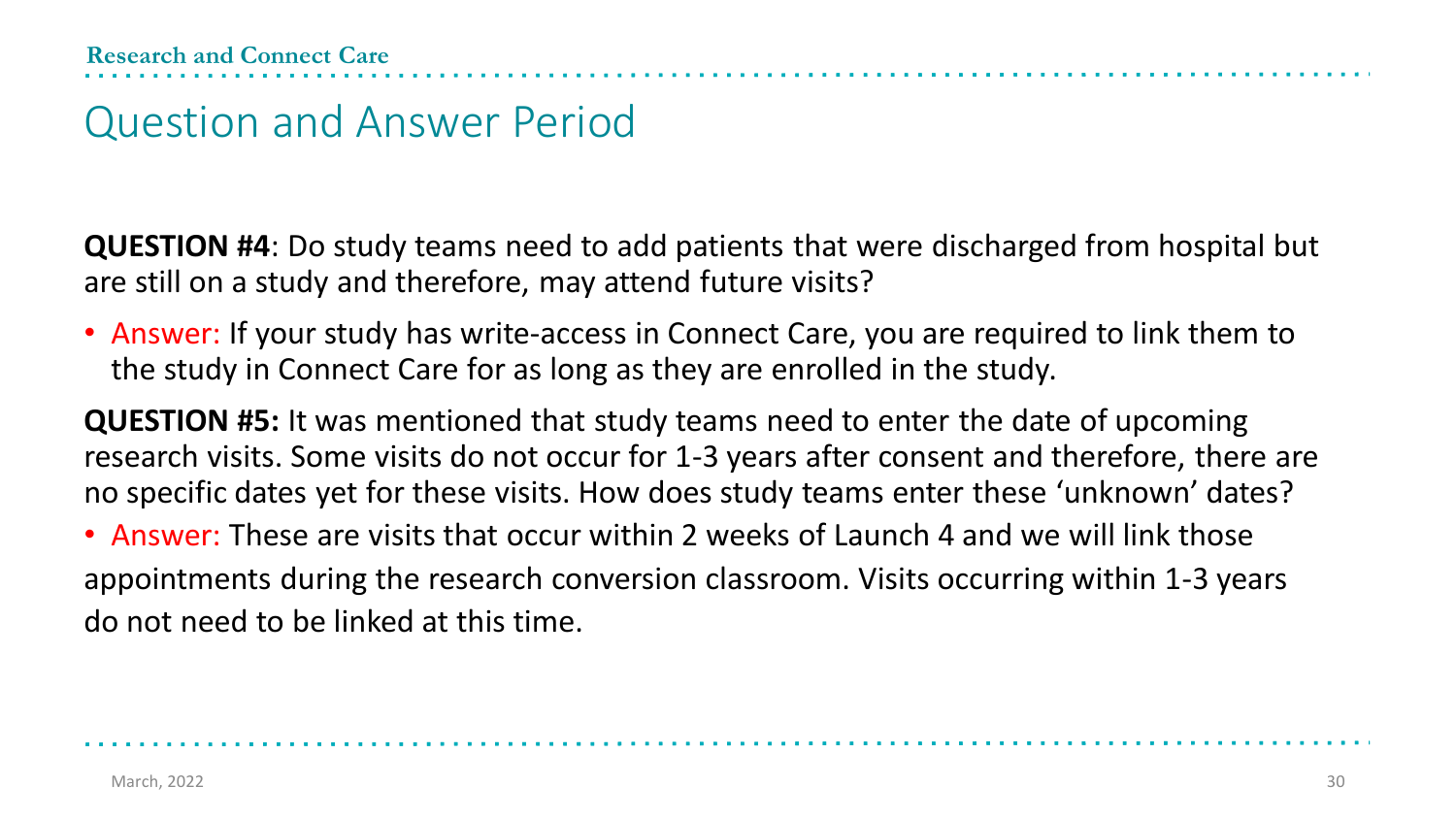**QUESTION #6:** How long does study teams have for research conversion activities (i.e. – there is a study team who has many studies conducted out of the Emergency Department and there is a concern it may take a while)?

• Answer: You have a two-hour window to complete the conversion activities in the classroom. You are required to complete the Research conversion eLearning prior to attending the classroom session, which will help you efficiently complete the classroom activities. You will be able to complete research conversion activities at your own time (if the 2h slot is not enough) and join our virtual office hours in the afternoon to ask any questions you may have. More information to come.

**QUESTION #7:** How will researchers who are employed under the University of Calgary have access to MLL to complete the Research Conversion course?

• Answer: Everyone who is enrolled in training will have access to MyLearningLink to complete the eLearnings and attend training.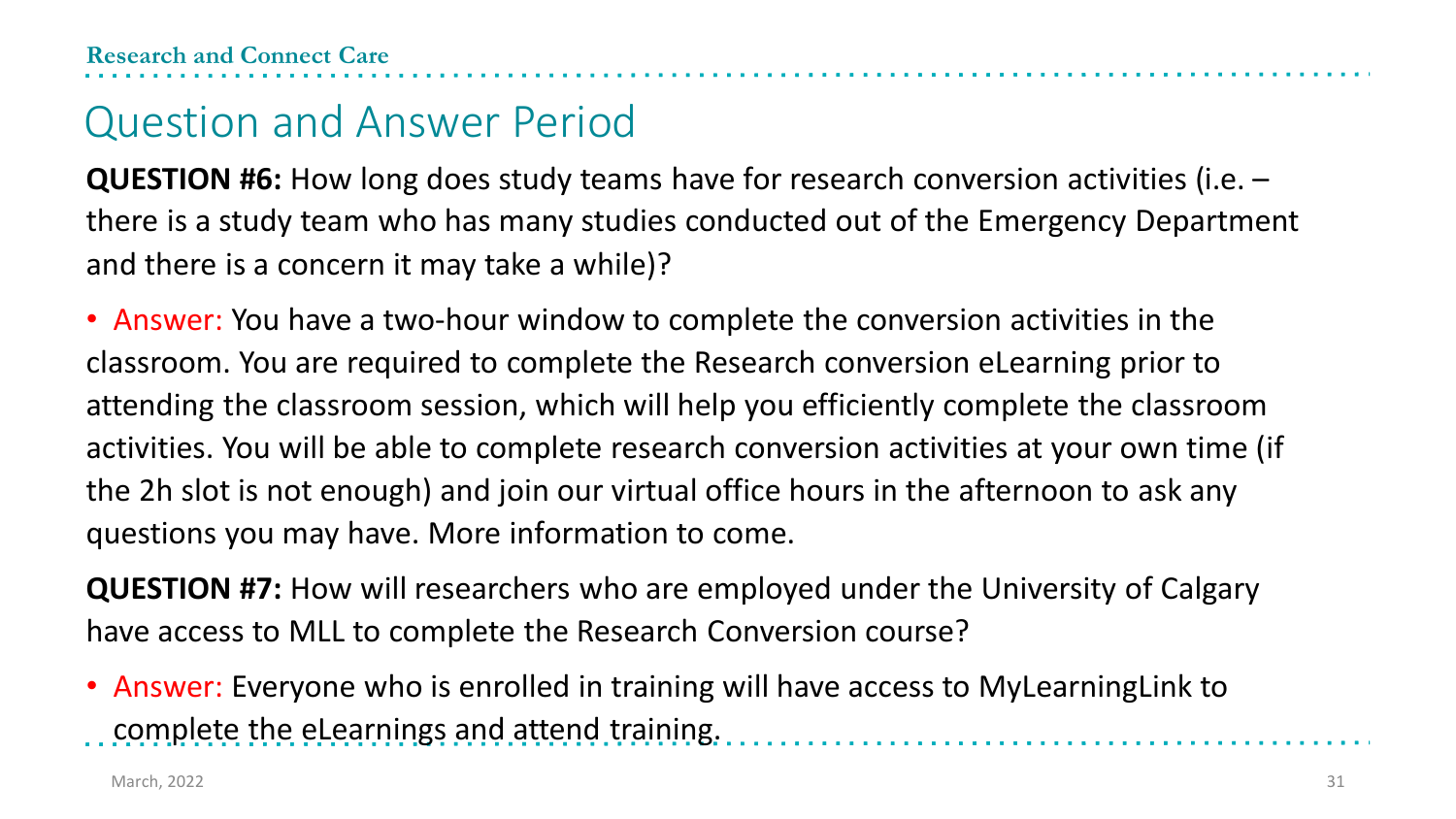**QUESTION #8:** Just a little confusion on the instructor led training, is that the same as the classroom sessions and in that case are you considered having done it if another member of your team represents you? And after instructor led training is when you should do the MLL course?

• Answer: The instructor led training will teach you how to access and use Connect Care, which is different from the virtual research conversion classroom sessions. The research conversion session is where you take the learning and apply it to activating your study, linking your patients, checking to ensure that interventional medications are set up appropriately (if applicable).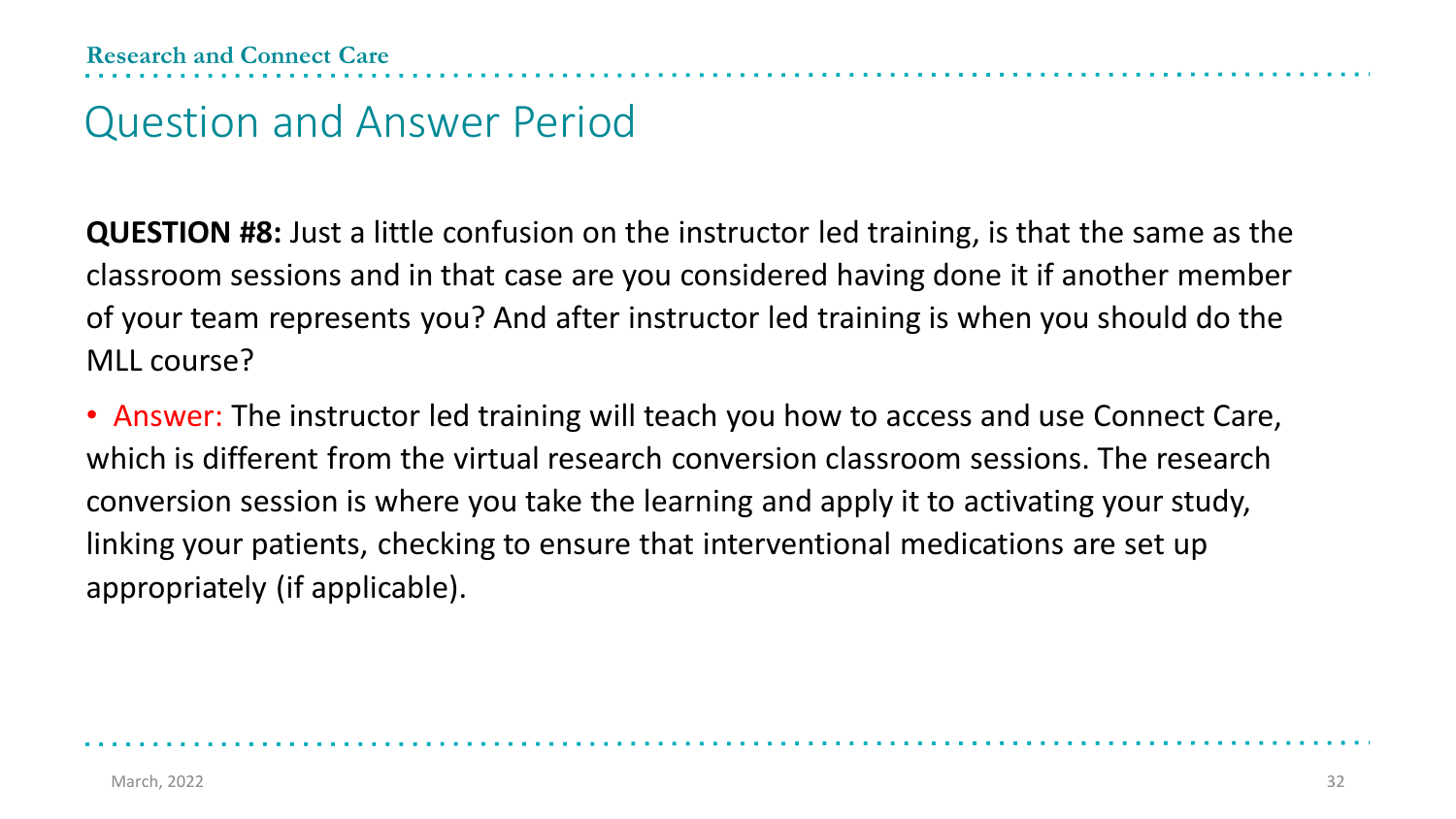**QUESTION #9:** How are you provisioned a role and PRD access for Connect Care (i.e. – I started my role as a research assistant in November 2021)?

• Answer: Please send an email to  $cc$  research  $@$  ahs.ca with the ethics IDs for the studies you are part of and we will review to determine the level of access to Connect Care you require.

**QUESTION #10:** Can you access the Connect Care production (PRD) environment via partner apps from the U of C?

• Answer: Connect Care will be accessible though MyApps once the end user is provisioned an Active Directory account. They will log in to the AHS Network and access Connect Care. Please submit an IT ticket for more support.

**QUESTION #11:** Where is the sign-up for the May classroom sessions?

• Answer: An email will be sent by the Connect Care Support for Research team that will outline the steps for self-registration to the virtual research conversion classroom session.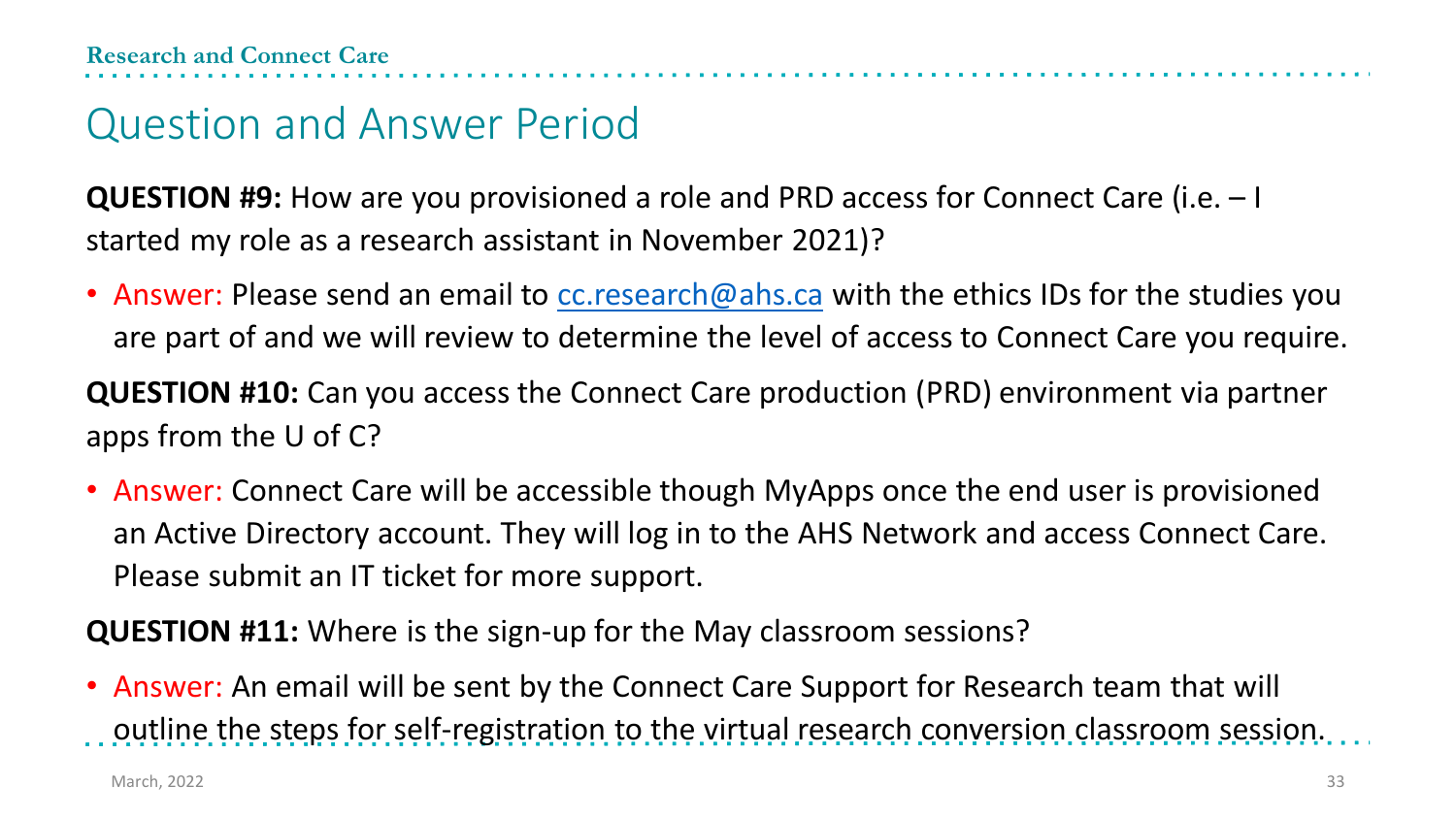**QUESTION #12:** If the patient will be linked to a trial and specific treatment plan within the trial, is it still necessary to bring common labs to Conversion Part 2?

• Answer: No. Treatment plans/Beacon protocols already have the common orders set up. That being said, if there are additional common orders that will be ordered outside of the treatment, then information about those orders will need to be brought to the classroom sessions.

**QUESTION #13:** Will Sunrise Clinical Manager (SCM) be removed in the future?

• Answer: Yes, SCM will eventually be replaced by Connect Care in its entirety. Please reach out to IT and reporting teams for further support.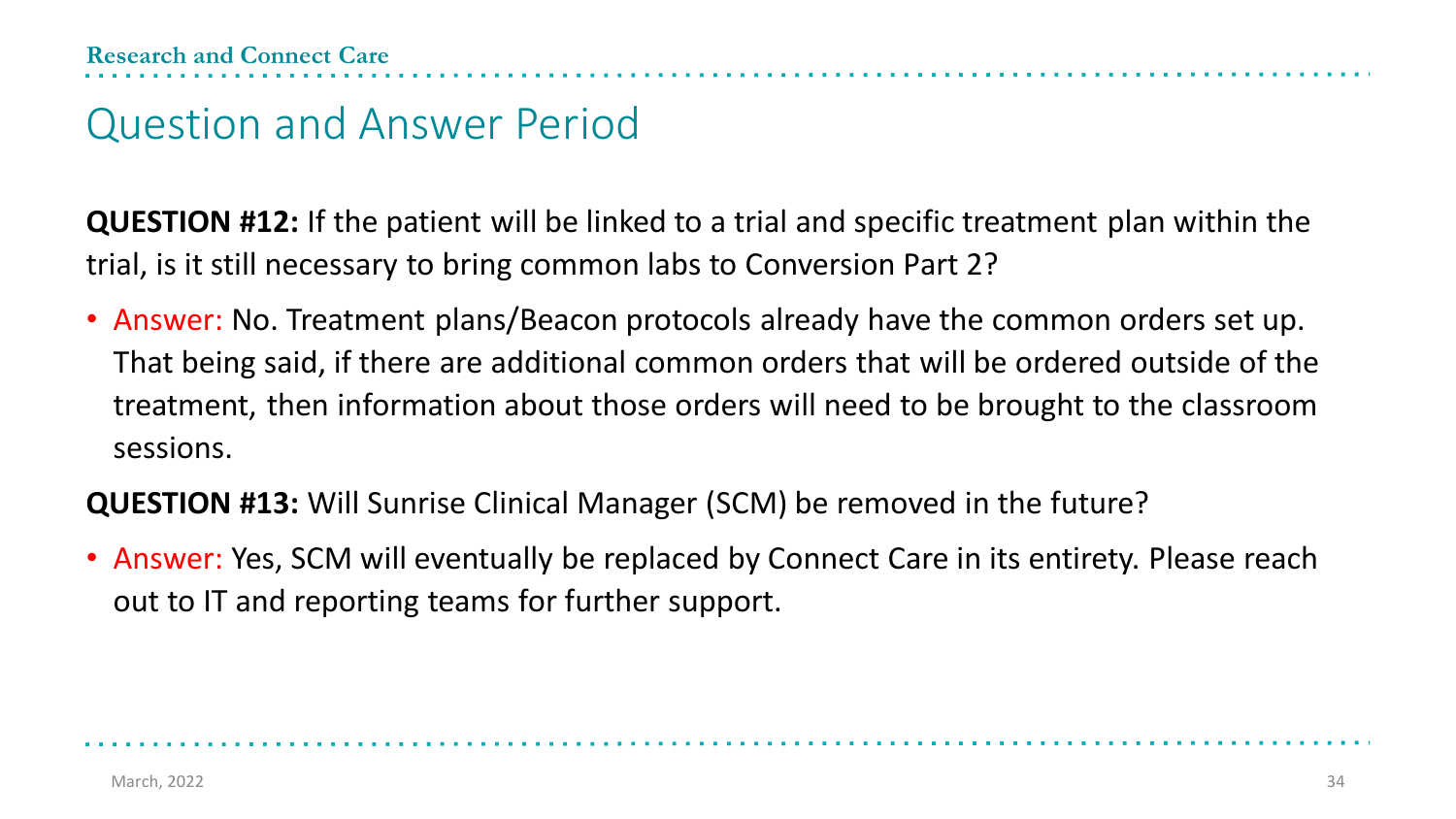**QUESTION #14:** Regarding SCM access – do we know if there will be a button in CC like what we had for e-clinician?

• Answer: Yes, there will be a button in Connect Care, similar to how users can have read-only access eClinician. Here is a document on Insite: [https://insite.albertahealthservices.ca/main/assets/tms/it/tms-it-scm-interim-state](https://insite.albertahealthservices.ca/main/assets/tms/it/tms-it-scm-interim-state-accessing-patient-info.pdf)accessing-patient-info.pdf